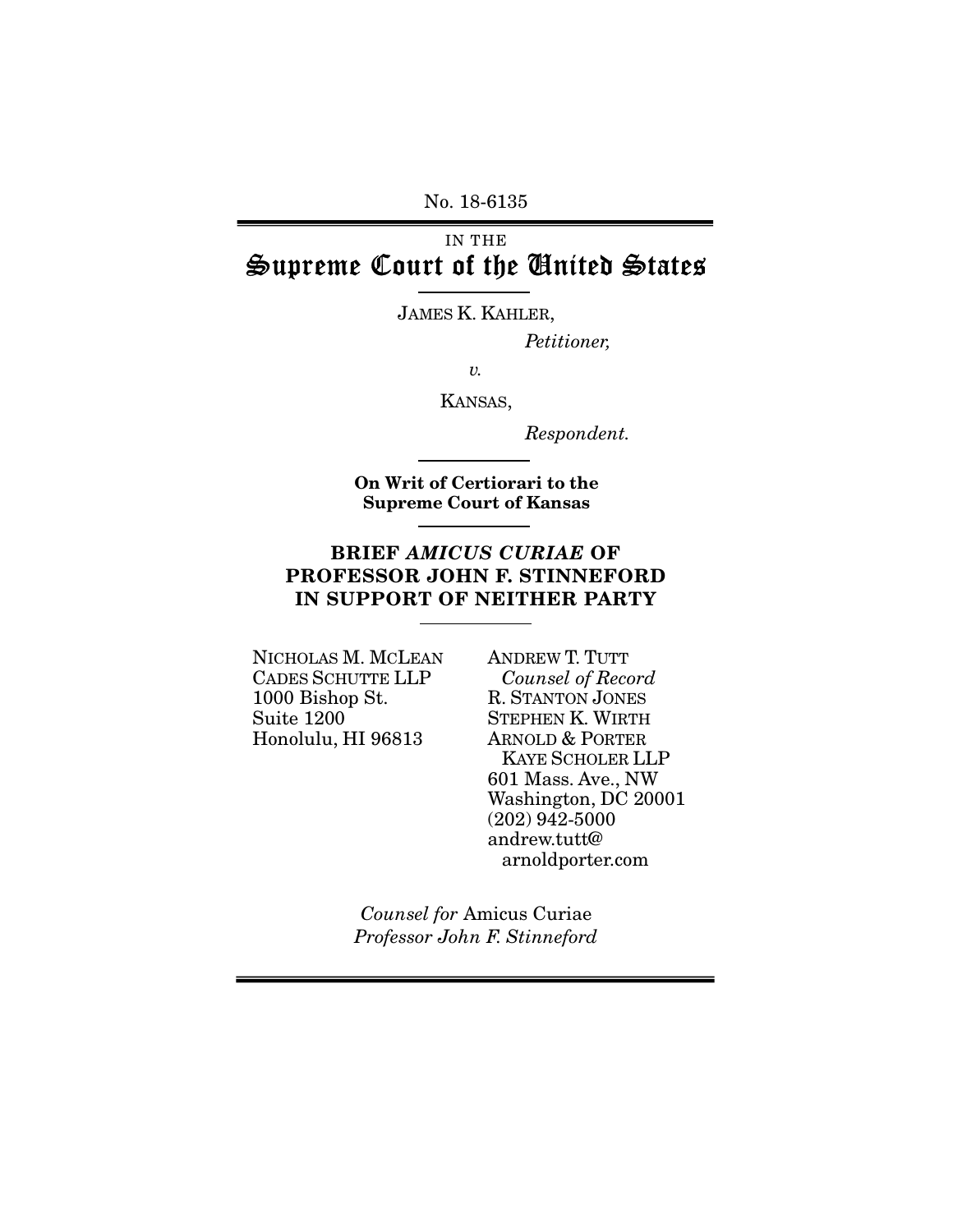# TABLE OF CONTENTS

| Page                                                                                                                                                                                                |
|-----------------------------------------------------------------------------------------------------------------------------------------------------------------------------------------------------|
|                                                                                                                                                                                                     |
|                                                                                                                                                                                                     |
|                                                                                                                                                                                                     |
|                                                                                                                                                                                                     |
| Under its original public meaning, the Eighth<br>L.<br>Amendment prohibits punishments that are<br>unjustly harsh in light of longstanding<br>. 3                                                   |
| II. Under its original public meaning, the Eighth<br>Amendment prohibits punishments that are<br>significantly disproportionate to the offender's<br>culpability in light of longstanding practice8 |
| A. The requirement of proportionality in<br>punishment is deeply rooted in Anglo-                                                                                                                   |
| B. The "Cruell and Unusuall Punishments"<br>Clause in the English Bill of Rights was<br>originally understood to prohibit excessive<br>or disproportionate punishments10                            |
| C. Early American sources considered<br>whether punishment was disproportionate<br>to culpability in judging whether the<br>punishment was "cruel and unusual."16                                   |
| III. The abolition of the insanity defense is an<br>abrupt and severe departure from settled                                                                                                        |
|                                                                                                                                                                                                     |
|                                                                                                                                                                                                     |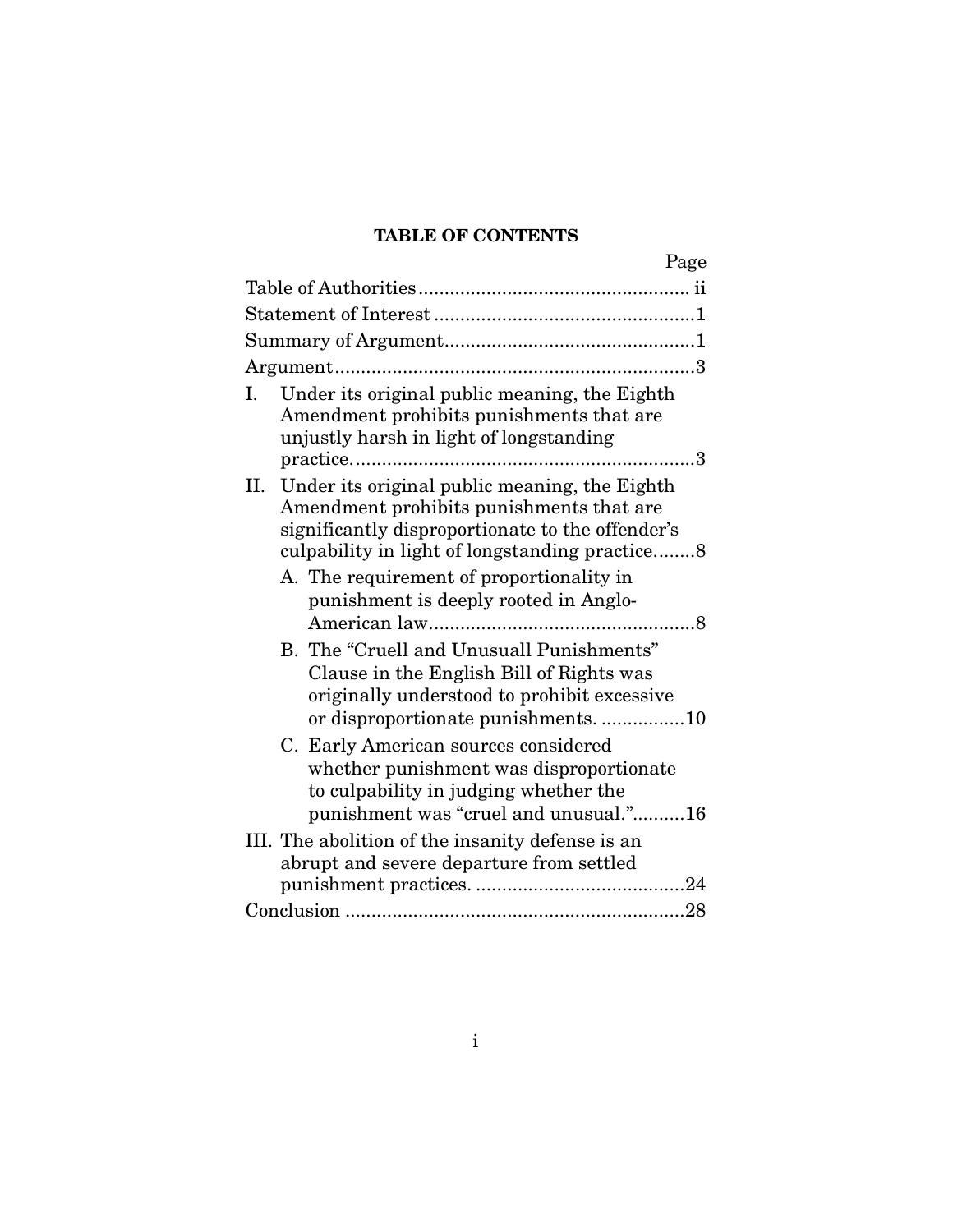# TABLE OF AUTHORITIES

| Cases                                        | Page(s) |
|----------------------------------------------|---------|
| Aldridge v. Commonwealth,                    |         |
| 4 Va. (2 Va. Cas.) 447 (Va. Gen. Ct. 1824)19 |         |
| Bucklew v. Precythe,                         |         |
|                                              |         |
| Commonwealth v. Rogers,                      |         |
|                                              |         |
| Commonwealth v. Wyatt,                       |         |
|                                              |         |
| Delling v. Idaho,                            |         |
|                                              |         |
| $Ely v.$ Thompson,                           |         |
| 10 Ky. (3 A.K. Marsh.) 70 (Ky. 1820)  passim |         |
| Felton v. United States,                     |         |
|                                              |         |
| Godfrey's Case,                              |         |
|                                              |         |
| Hodges v. Humkin,                            |         |
|                                              |         |
| Jones v. Commonwealth,                       |         |
|                                              |         |
| Kerry v. Din,                                |         |
|                                              |         |
| Klopfer v. North Carolina,                   |         |
|                                              |         |
| M'Naghten's Case,                            |         |
| 8 Eng. Rep. 718 (H. L. 1843)23, 24           |         |
| Morissette v. United States,                 |         |
|                                              |         |
| Sinclair v. State,                           |         |
|                                              |         |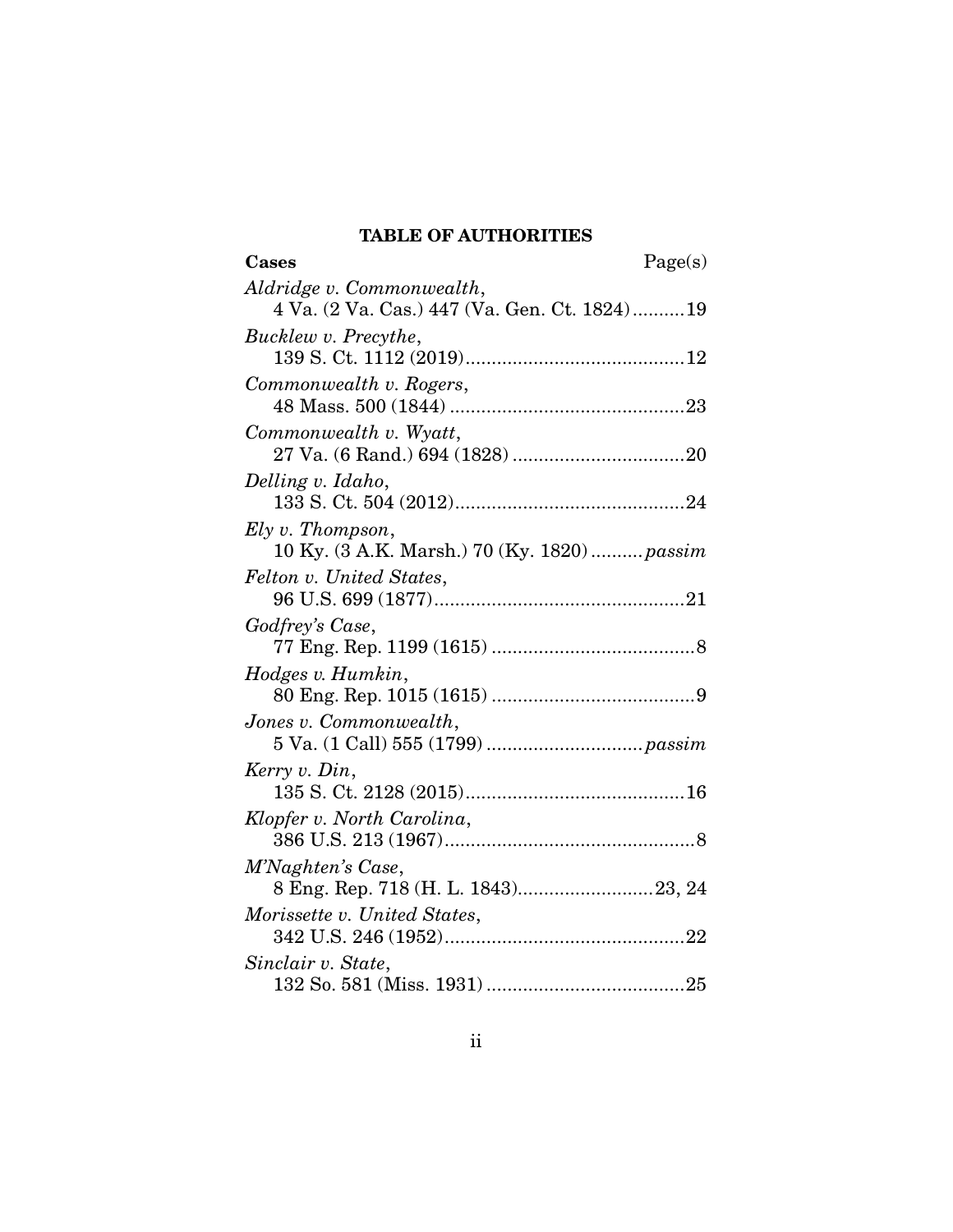| Cases-Continued                                                                                                                          | Page(s) |
|------------------------------------------------------------------------------------------------------------------------------------------|---------|
| Solem v. Helm,                                                                                                                           |         |
|                                                                                                                                          |         |
| State v. Strasburg,                                                                                                                      |         |
| Timbs v. Indiana,                                                                                                                        |         |
| Tison v. Arizona,                                                                                                                        |         |
| Trial of Titus Oates,<br>10 How. St. Tr. 1079 (K.B. 1685) passim                                                                         |         |
| United States v. Drew,                                                                                                                   |         |
| <b>Constitutions, Declarations &amp; Statutes</b>                                                                                        |         |
|                                                                                                                                          |         |
|                                                                                                                                          |         |
|                                                                                                                                          |         |
|                                                                                                                                          |         |
| Virginia Declaration of Rights (1776)3                                                                                                   |         |
| An Act Declareing the Rights and Liberties of<br>the Subject and Setleing the Succession of<br>the Crowne (1689), in The Statutes of the |         |
| <b>Other Authorities</b>                                                                                                                 |         |
| Akhil Reed Amar, America's Constitution: A                                                                                               |         |
| Thomas Aquinas, Summa contra Gentiles (1929)                                                                                             |         |
| Aristotle, Nicomachean Ethics (Roger Crisp<br>trans., Cambridge Univ. Press 2004)7                                                       |         |
| Bernard Bailyn, The Ideological Origins of the<br>American Revolution (1967) 16                                                          |         |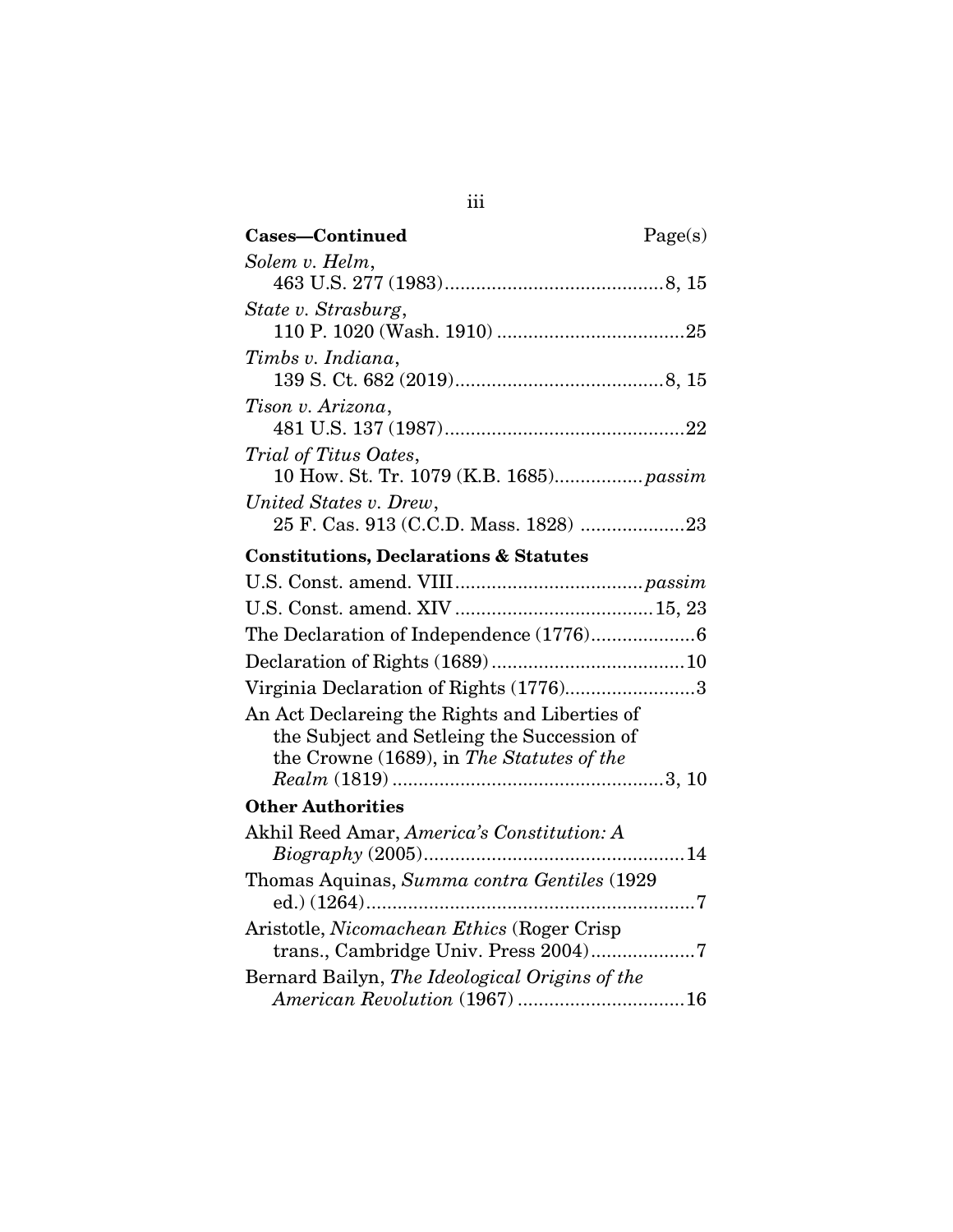| <b>Other Authorities-Continued</b>                                                                                                                                                  | Page(s) |
|-------------------------------------------------------------------------------------------------------------------------------------------------------------------------------------|---------|
| William Blackstone, Commentaries (1769)21, 22                                                                                                                                       |         |
| Steven G. Calabresi & Andrea Matthews,<br>Originalism and Loving v. Virginia, 2012                                                                                                  |         |
| Steven G. Calabresi et al., State Bills of Rights<br>in 1787 and 1791: What Individual Rights<br>Are Really Deeply Rooted in American<br>History and Tradition?, 85 S. Cal. L. Rev. | 16      |
| Edward Coke, Institutes of the Lawes of<br>England (1608), reprinted in The Selected<br>Writings and Speeches of Sir Edward Coke                                                    |         |
| Edward Coke, Systematic Arrangement of Lord<br>Coke's First Institute of the Laws of England<br>(J.H. Thomas ed., 2d American ed. 1836)4                                            |         |
| Henry de Bracton, On the Laws and Customs of<br><i>England</i> (Samuel E. Thorne trans. & ed.,                                                                                      |         |
| Jonathan Elliot, The Debates in the Several<br>State Conventions on the Adoption of the<br>Federal Constitution (photo. reprint 2d ed.                                              |         |
| Sollom Emlyn, Preface, in A Complete<br>Collection of State-Trials (3d ed., 1742)<br>(reprinting Preface to 2d ed., 1730) 13, 14                                                    |         |
|                                                                                                                                                                                     |         |
| Richard S. Frase, Excessive Prison Sentences,<br>Punishment Goals, and the Eighth<br>Amendment: "Proportionality" Relative to                                                       |         |
| What?, 89 Minn. L. Rev. 571 (2005)19                                                                                                                                                |         |
|                                                                                                                                                                                     |         |
|                                                                                                                                                                                     |         |

iv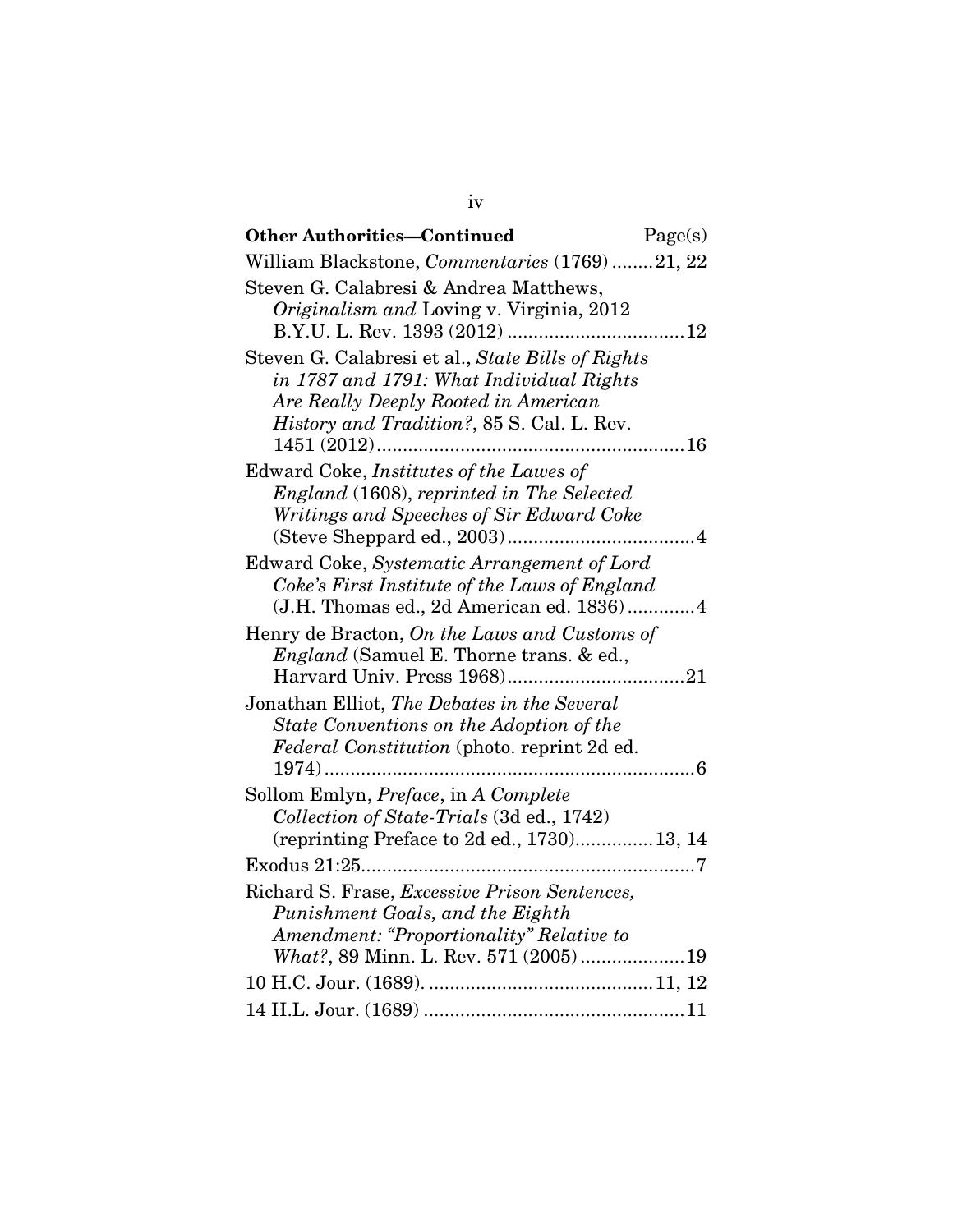| William Hawkins, A Treatise of the Pleas of the<br>$\ldots$ . 22<br>Journals of the House of Burgesses, 1766-1769<br>John H. Langbein, The Origins of Adversary<br>Youngjae Lee, The Constitutional Right                    |
|------------------------------------------------------------------------------------------------------------------------------------------------------------------------------------------------------------------------------|
|                                                                                                                                                                                                                              |
|                                                                                                                                                                                                                              |
|                                                                                                                                                                                                                              |
| Against Excessive Punishment, 91 Va. L.                                                                                                                                                                                      |
|                                                                                                                                                                                                                              |
| George Mason, Objections to this Constitution                                                                                                                                                                                |
| Randall McGowen, Making the 'Bloody Code'?<br>Forgery Legislation in Eighteenth-Century<br>England, in Law, Crime and English<br>Society, 1660-1830 (Norma Landau ed.,                                                       |
|                                                                                                                                                                                                                              |
| Stephen J. Morse & Morris B. Hoffman, The<br>Uneasy Entente Between Legal Insanity and<br>Mens Rea: Beyond Clark v. Arizona, 97 J.<br>Crim. L. & Criminology 1071 (2007)23, 24                                               |
| Allan Nevins, The American States During and<br>After the Revolution, 1775-1789 (1924)16                                                                                                                                     |
| Anthony Platt & Bernard L. Diamond, The<br>Origins of the "Right and Wrong" Test of<br>Criminal Responsibility and Its Subsequent<br>Development in the United States: An<br><i>Historical Survey</i> , 54 Cal. L. Rev. 1227 |
| 2 F. Pollock & F. Maitland, The History of                                                                                                                                                                                   |

v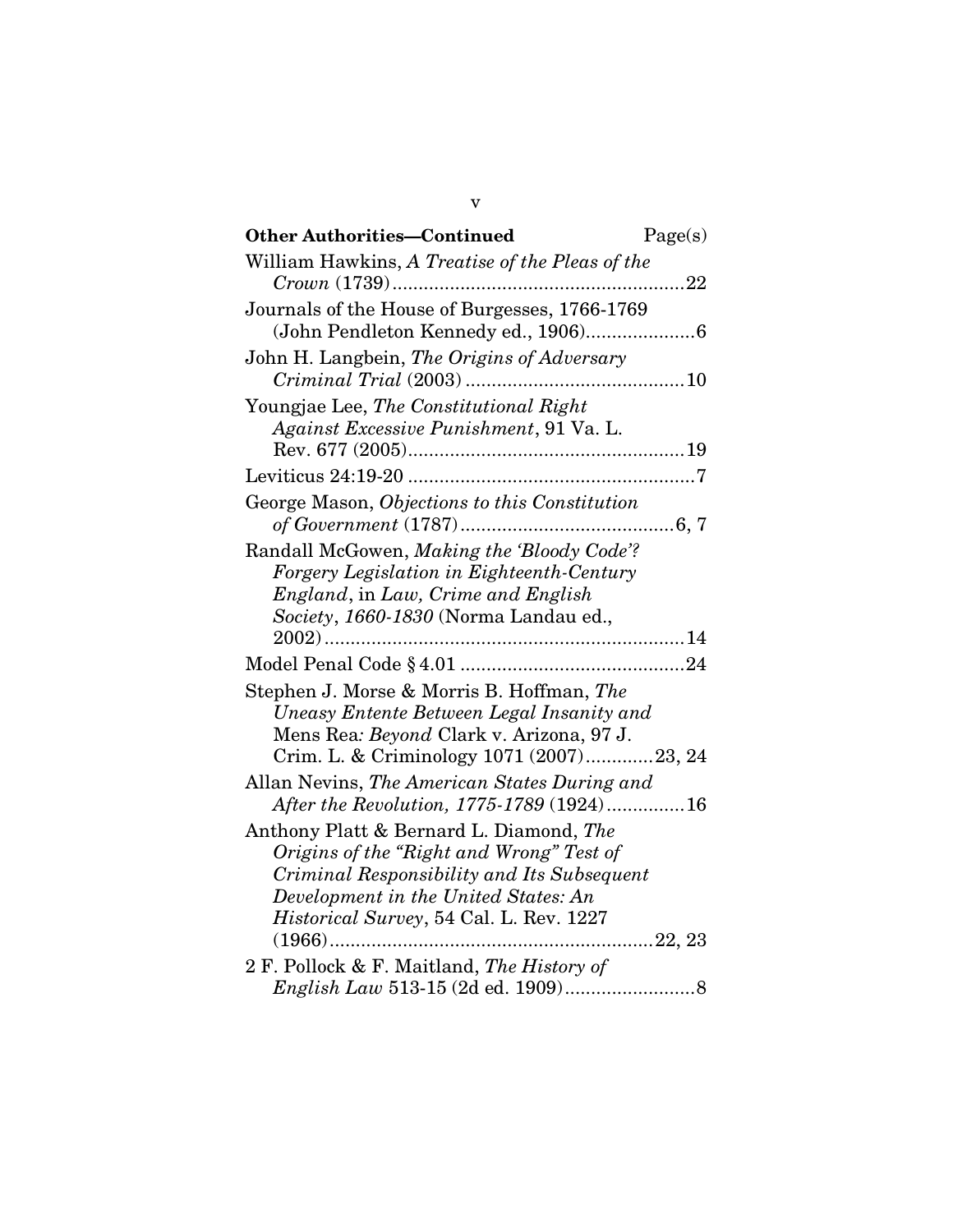| <b>Other Authorities-Continued</b>                                                                                                           | Page(s) |
|----------------------------------------------------------------------------------------------------------------------------------------------|---------|
| Edmund Randolph, Essay on the Revolutionary<br>History of Virginia (c. 1809-1813), reprinted<br>in Bernard Schwartz, The Bill of Rights: A   |         |
| John Phillip Reid, The Ancient Constitution<br>and the Origins of Anglo-American Liberty<br>$(2005)$                                         | . 6     |
| Alexander A. Reinert, Reconceptualizing the<br>Eighth Amendment: Slaves, Prisoners, and<br>"Cruel and Unusual" Punishment, 94 N.C.           |         |
| Lois G. Schwoerer, The Declaration of Rights,                                                                                                |         |
| John F. Stinneford, Death, Desuetude, and<br>Original Meaning, 56 Wm. & Mary L. Rev.                                                         | 12      |
| John F. Stinneford, The Original Meaning of                                                                                                  |         |
| John F. Stinneford, The Original Meaning of<br>'Unusual': The Eight Amendment as a Bar<br>to Cruel Innovation, 102 Nw. U. L. Rev.            |         |
| John F. Stinneford, Punishment Without<br>Culpability, 102 J. Crim. L. & Criminology                                                         | . 1     |
| John F. Stinneford, Rethinking Proportionality<br><b>Under the Cruel and Unusual Punishments</b><br>Clause, 97 Va. L. Rev. 899 (2011) passim |         |
| Joseph Story, Commentaries on the<br>Constitution of the United States (1833)15                                                              |         |
| Noah Webster, An American Dictionary of the                                                                                                  |         |

vi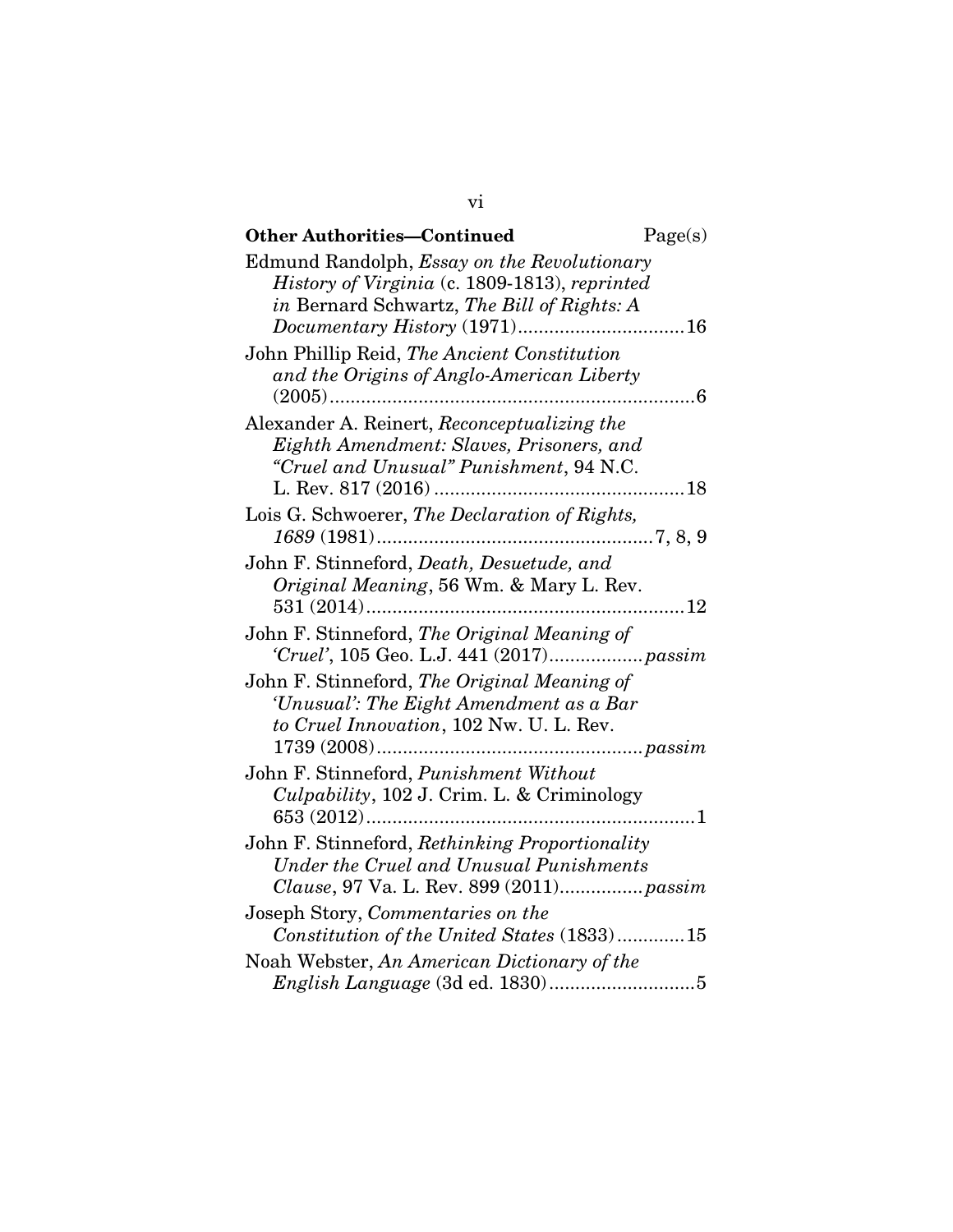| <b>Other Authorities-Continued</b>                                                                                                | Page(s) |
|-----------------------------------------------------------------------------------------------------------------------------------|---------|
| G. Edward White, Law in American History                                                                                          |         |
| James Wilson, Lectures on Law: Of Municipal<br>Law, in Collected Works of James Wilson<br>(Mark David Hall & Kermit L. Hall eds., |         |
| James Wilson, Lectures on Law: Of the<br>Common Law, in Collected Works of James<br>Wilson (Mark David Hall & Kermit L. Hall      |         |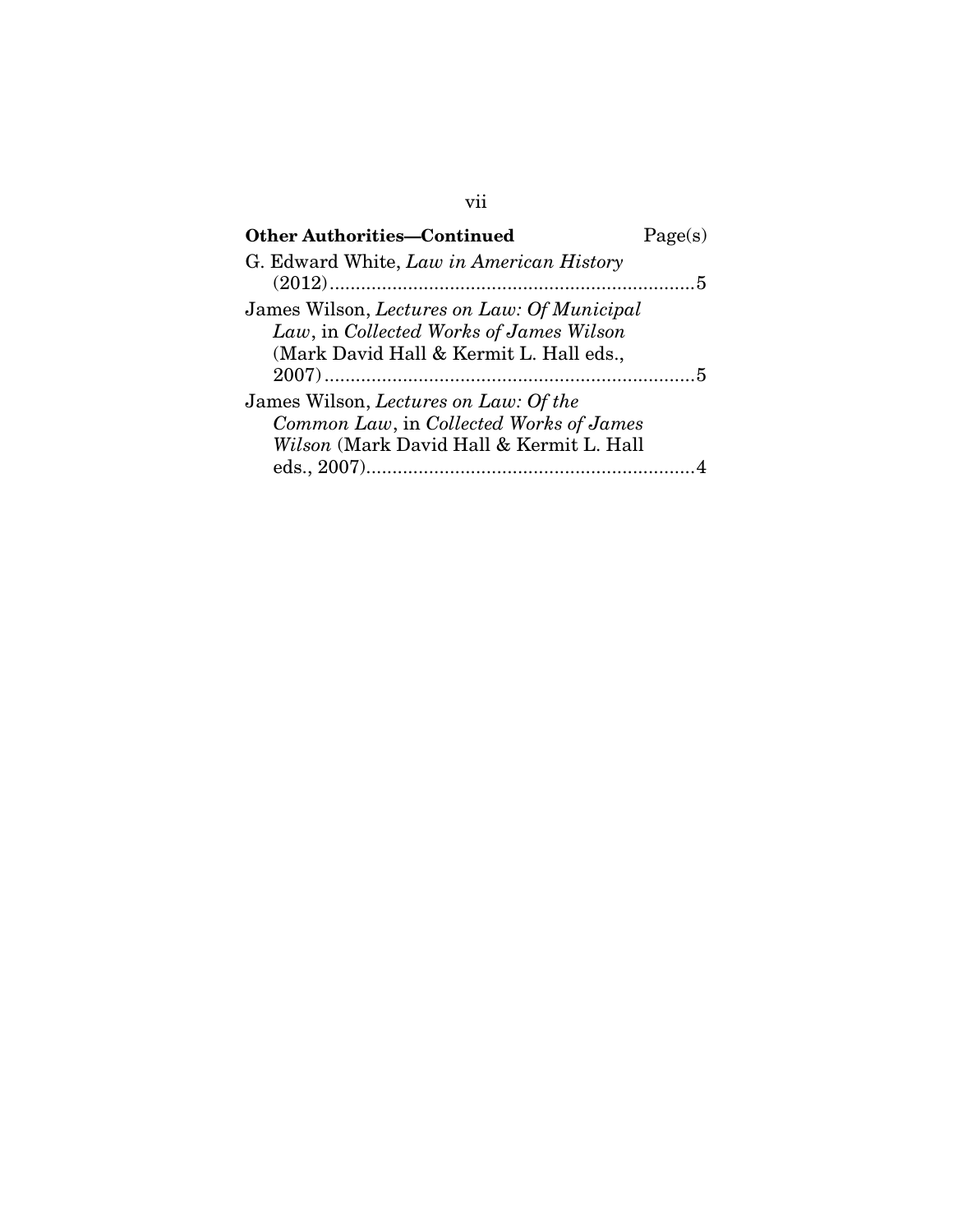#### STATEMENT OF INTEREST

*Amicus curiae* John F. Stinneford is a law professor at the University of Florida Levin College of Law who has written extensively on the history and original meaning of the Eighth Amendment.<sup>1</sup> His published works include: *The Original Meaning of 'Cruel'*, 105 Geo. L.J. 441 (2017); *Punishment Without Culpability*, 102 J. Crim. L. & Criminology 653 (2012); *Rethinking Proportionality under the Cruel and Unusual Punishments Clause*, 97 Va. L. Rev. 899 (2011); and *The Original Meaning of 'Unusual': The Eighth Amendment as a Bar to Cruel Innovation*, 102 Nw. U. L. Rev. 1739 (2008).<sup>2</sup> Professor Stinneford submits this brief to offer historical context for the Court regarding the original public meaning of the Cruel and Unusual Punishments Clause of the Eighth Amendment.

#### SUMMARY OF ARGUMENT

This case presents the question whether Kansas's decision to abolish the insanity defense—and thus impose criminal liability without regard to individual culpability—exceeds the bounds of permissible innovation in criminal punishment under our constitutional system. This brief reviews the history and original meaning of the Eighth Amendment's Cruel and Unusual Punishments Clause.

<sup>1</sup> No counsel for a party authored this brief in whole or in part, and no person other than *amicus* or his counsel made a monetary contribution to its preparation or submission. The parties have both given blanket consent to the filing of *amicus* briefs.

<sup>2</sup> Parts of this brief have been drawn and adapted from the above-referenced articles.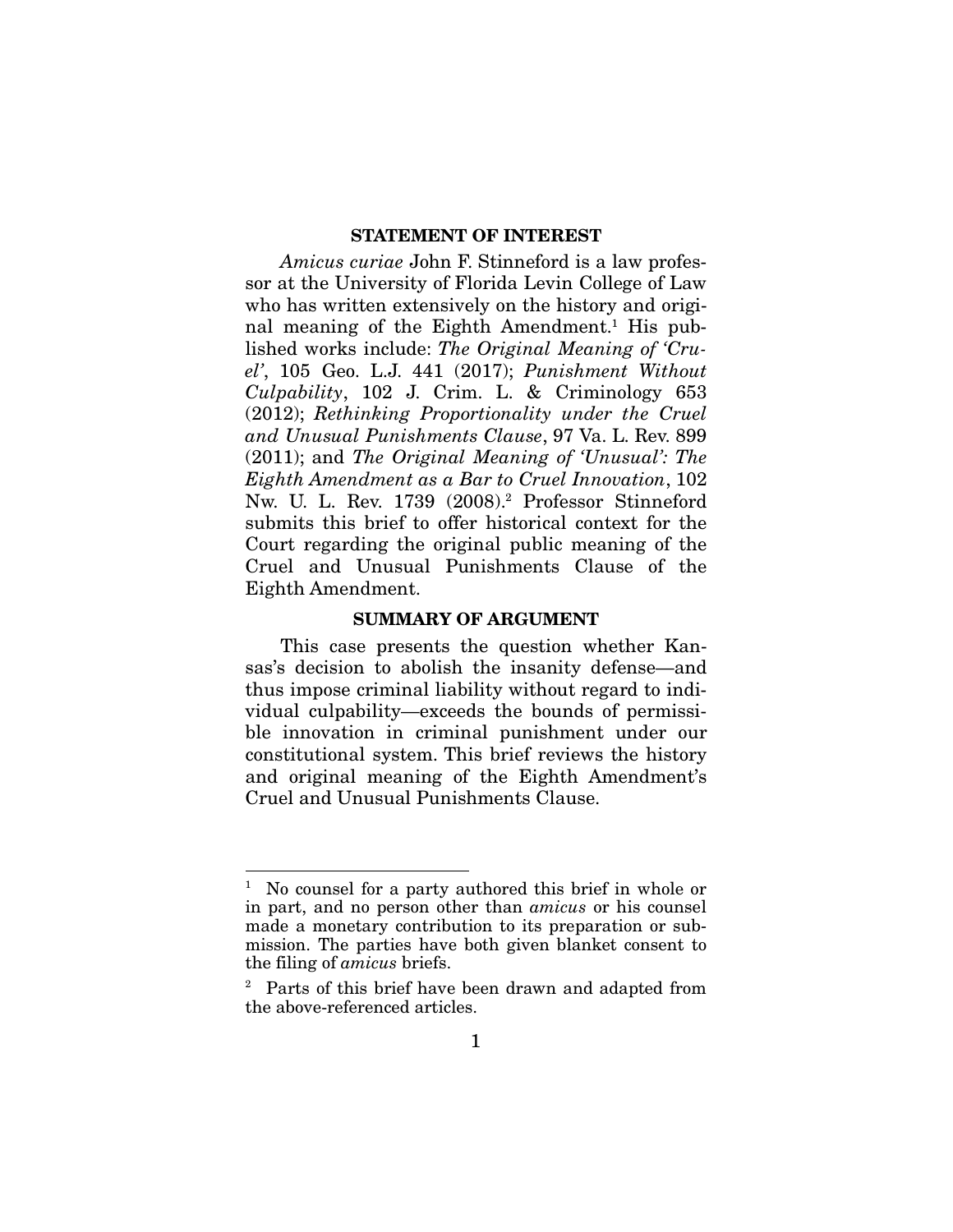The Cruel and Unusual Punishments Clause was originally understood to prohibit cruel innovation in punishment. More specifically, the word "cruel" was originally understood to mean "unjustly harsh" and the word "unusual" was understood to mean "contrary to long usage." Taken as a whole, the Clause was originally understood to prohibit punishments that are unjustly harsh in light of longstanding prior practice, either because they involve a barbaric or unduly severe method of punishment or because they are significantly disproportionate to the offender's culpability as measured against longstanding prior practice.

The insanity defense is a bedrock principle of Anglo-American law that has for centuries played a significant role in ensuring that criminal punishment is not imposed in the absence of individual culpability. Kansas and a small handful of other states have departed from that traditional and widely accepted baseline—and have thus elected to extend criminal liability to those who have traditionally been considered non-culpable. If tested against the original meaning of the Cruel and Unusual Punishments Clause, the Kansas law at issue here—which departs from longstanding prior practice and abandons the traditional linkage between culpability and liability—likely would exceed the Eighth Amendment's constitutional limits. *Cf., e.g.*, *Ely v. Thompson*, 10 Ky. (3 A.K. Marsh.) 70 (Ky. 1820) (concluding that to punish a person for exercising the common law right of self-defense was unconstitutionally "cruel" under state constitutional law, even though a criminal statute purported to authorize such punishment).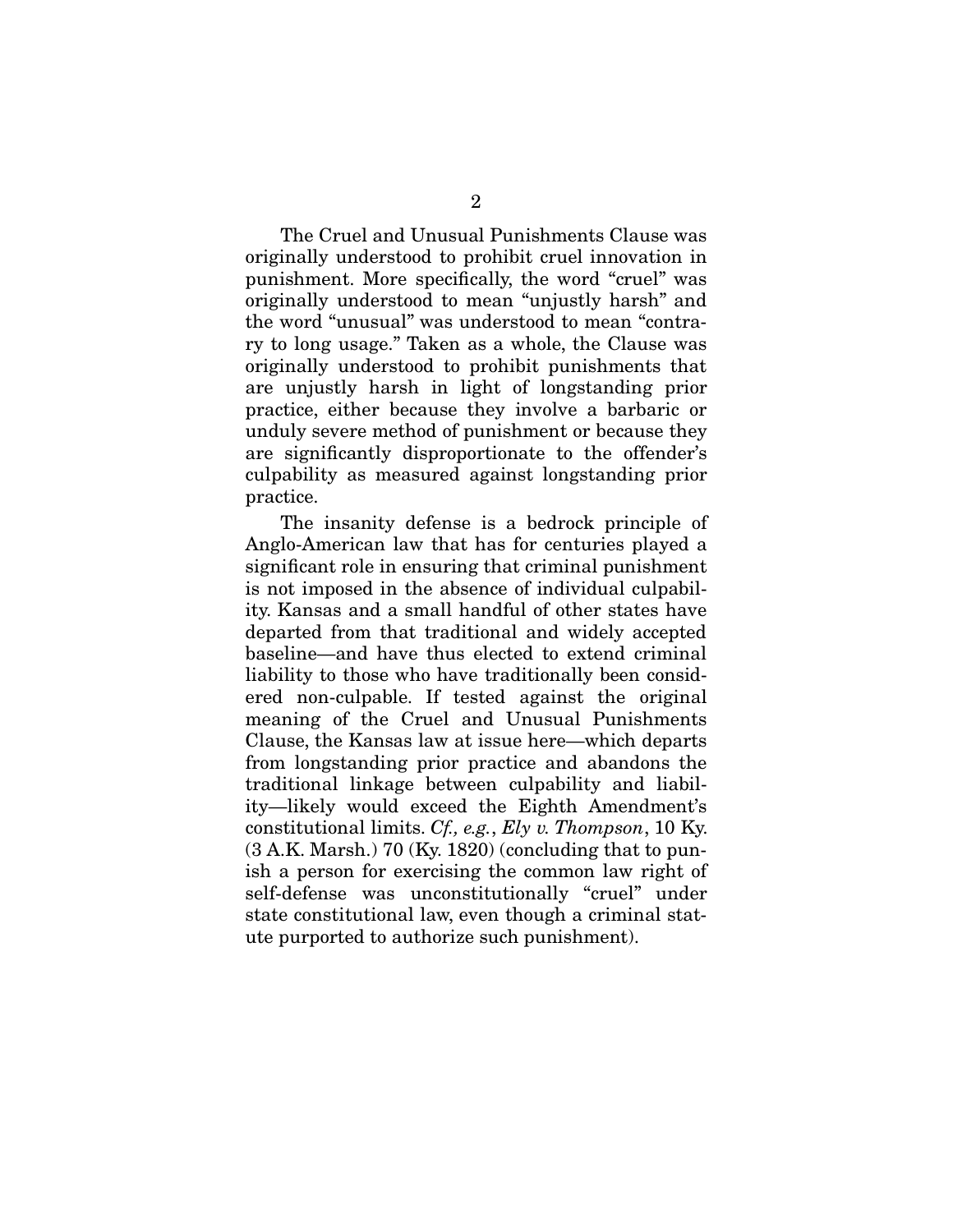#### ARGUMENT

### I. Under its original public meaning, the Eighth Amendment prohibits punishments that are unjustly harsh in light of longstanding practice.

The Eighth Amendment is deeply rooted in history. Its text—"[e]xcessive bail shall not be required, nor excessive fines imposed, nor cruel and unusual punishments inflicted"3—was drawn, with small alterations, from the Virginia Declaration of Rights of 1776<sup>4</sup> and the English Bill of Rights of 1689.<sup>5</sup> Historical evidence suggests that the drafters and ratifiers of all three provisions considered themselves to be restating a longstanding common law prohibition that was common to both England and the United States.

The Cruel and Unusual Punishments Clause had, and was publicly understood to have, a preexisting legal meaning when it became part of the Eighth Amendment in 1791. The prohibition of cruel and unusual punishments was part of the lexicon of rights that was familiar to well-informed members of the public.

In the context of the Eighth Amendment, the word "unusual" was a term of art derived from the common law. Although most lawyers today think of the common law as judge-made law, it was traditionally described as the law of "custom" and "long us-

<sup>3</sup> U.S. Const. amend. VIII.

<sup>4</sup> Va. Decl. of Rts. § 9 (1776).

<sup>5</sup> An Act Declareing the Rights and Liberties of the Subject and Setleing the Succession of the Crowne (1689), in 6 *The Statutes of the Realm* 142, 143 (1819).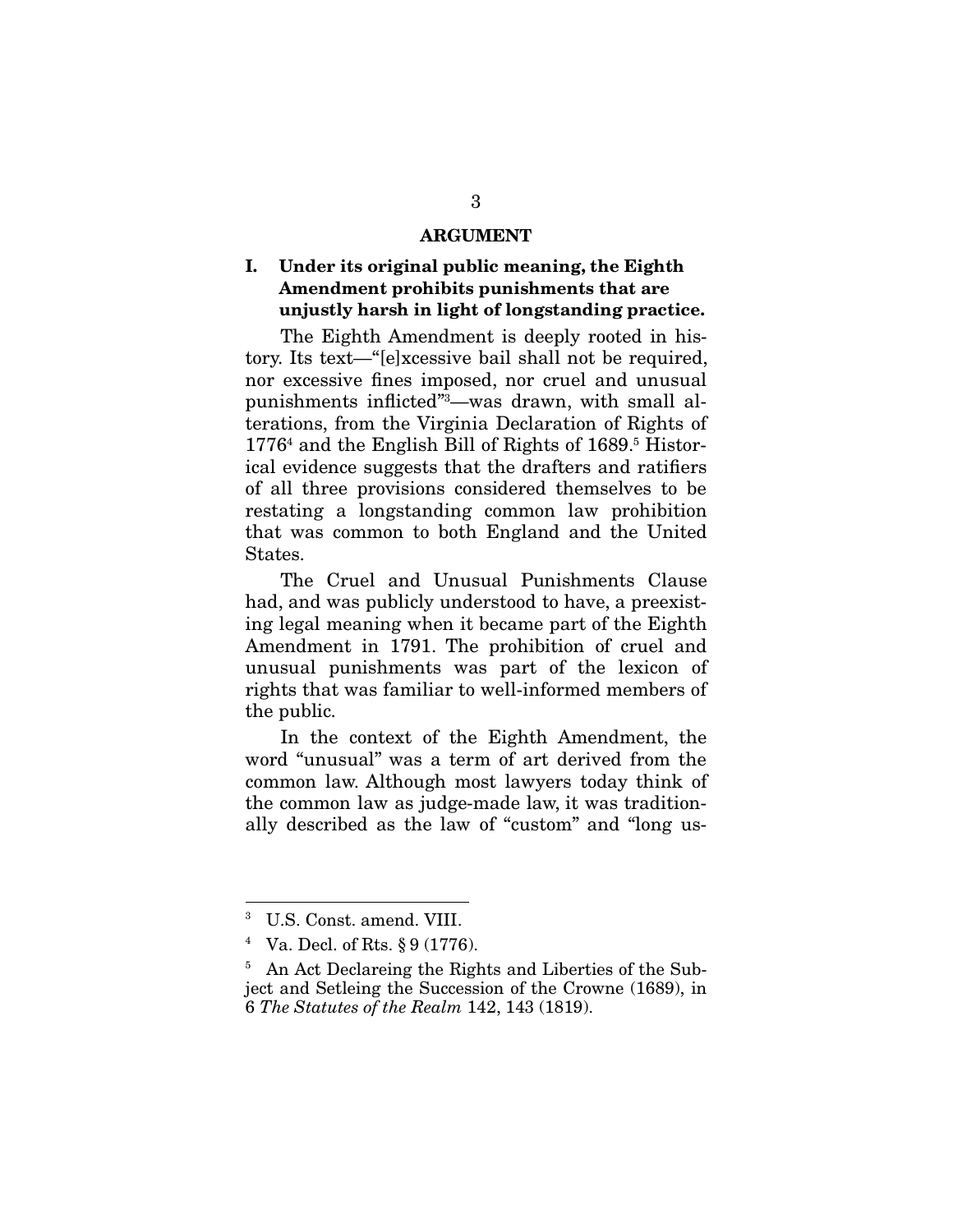age."<sup>6</sup> A central idea was that a practice or custom could attain the status of law if it were used throughout the jurisdiction for a very long time. These two characteristics—universality and long usage—justified legal enforcement of the practice. The theoretical basis for common law judging was not that judges had the power to make law, but that they had the power to identify and enforce universal, longstanding customs.

In English and American legal thought, the terms "custom" and "long usage" were tied closely together as a matter of both logic and grammar. Whereas today we normally say that we "follow" a custom, it was more common in the 17th and 18th centuries to say that we "use" a custom. Thus, for example, Edward Coke wrote: "And note that no custome is to bee allowed, but such custome as hath bin used by title of prescription, that is to say, from time out of minde." 1 Edward Coke, *Institutes of the Lawes of England* (1608), *reprinted in* 2 *The Selected Writings and Speeches of Sir Edward Coke* § 170, at 701 (Steve Sheppard ed., 2003) [hereinafter "Coke, *Institutes*"]. Coke argued that the common law consisted of customary practices that enjoyed "long" or "immemorial usage," and that were therefore inherently just and reasonable. "The Law of England," Coke wrote, "by many successions of ages … hath been fined and refined by an infinite number of grave and learned men, and by long experience grown to such a perfection, for the government of this realm, as the

I

<sup>6</sup> *See* John F. Stinneford, *The Original Meaning of "Cruel"*, 105 Geo. L.J. 441, 468-71 (2017) [hereinafter "Stinneford, *Cruel*"]; John F. Stinneford, *The Original Meaning of "Unusual": The Eighth Amendment as a Bar to Cruel Innovation*, 102 Nw. U. L. Rev. 1739 (2008) [hereinafter "Stinneford, *Unusual*"].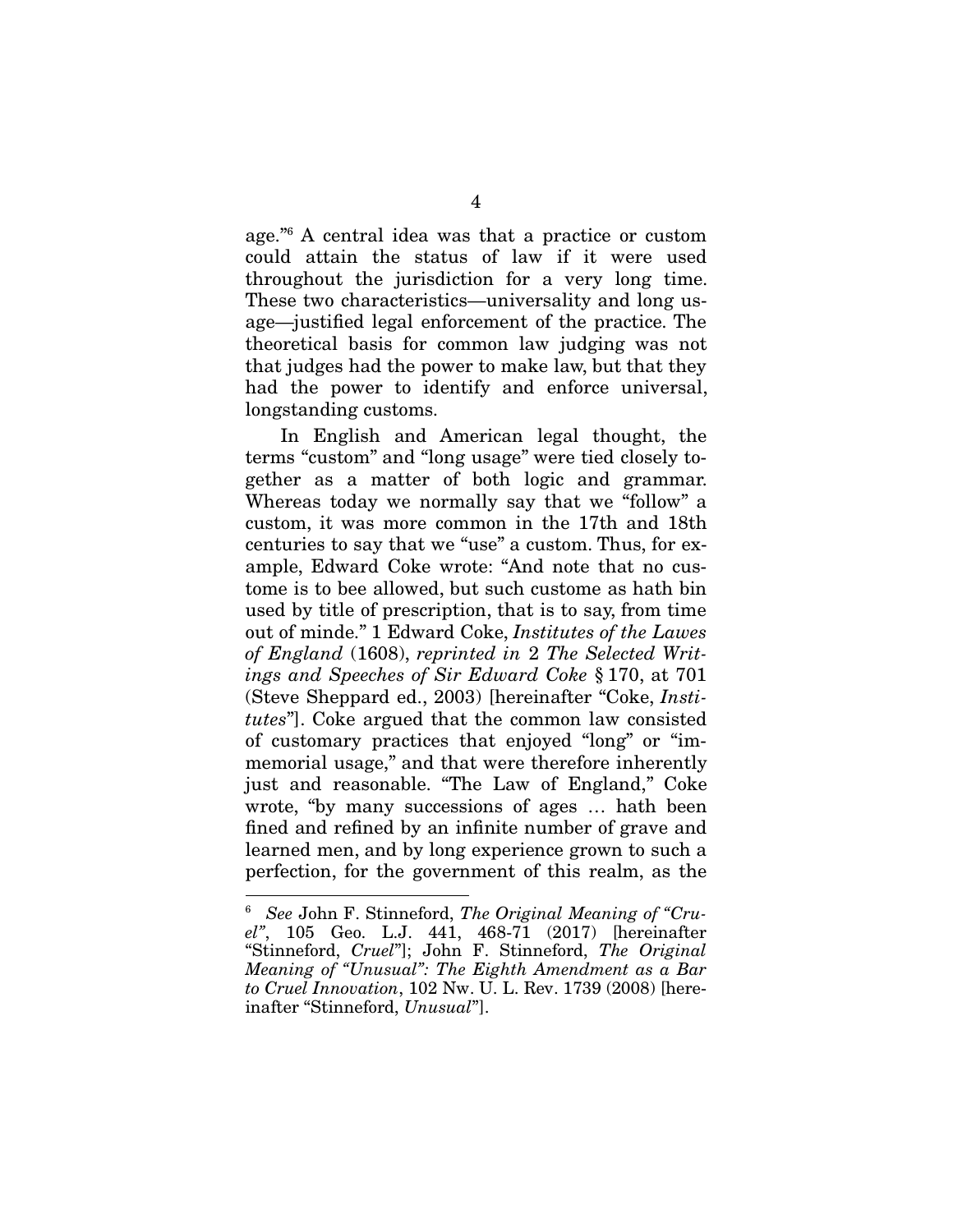old rule may be justly verified of it, *Neminem oportet esse sapientiorem legibus*: no man, out of his own private reason, ought to be wiser than the law, which is the perfection of reason." 1 Edward Coke, *Systematic Arrangement of Lord Coke's First Institute of the Laws of England* 1 (J.H. Thomas ed., 2d American ed. 1836).

In America, James Wilson—one of the primary drafters of the U.S. Constitution—wrote (quoting Justinian): "[L]ong customs, approved by the consent of those who use them, acquire the qualities of a law." 1 James Wilson, *Lectures on Law: Of the Common Law*, in 2 *Collected Works of James Wilson* 749, 759 (Mark David Hall & Kermit L. Hall eds., 2007) (quotation omitted).<sup>7</sup> Likewise, Webster's dictionary referred to "[u]nwritten or common law" as "a rule of action which derives its authority from long usage, or established custom." Noah Webster, *An American Dictionary of the English Language* 488 (3d ed. 1830).

The notion of long usage as a basis for law is important because it gave rise to the idea of rights enforceable against the sovereign. Influential jurists asserted that the common law was normatively superior to laws ordered by king or Parliament because it does not become law until long usage shows that it is just, reasonable, and enjoyed the stable, multigenerational consent of the people. Laws enacted by

<sup>7</sup> *See also* 1 James Wilson, *Lectures on Law: Of Municipal Law*, in 2 *Collected Works of James Wilson*, *supra*, at 570 ("'Long use and custom' is assigned as the criterion of law, 'taken by the people at their free liberty, and by their own consent.' And this criterion is surely sufficient to satisfy the principle: for consent is certainly proved by long, though it be not immemorial usage.").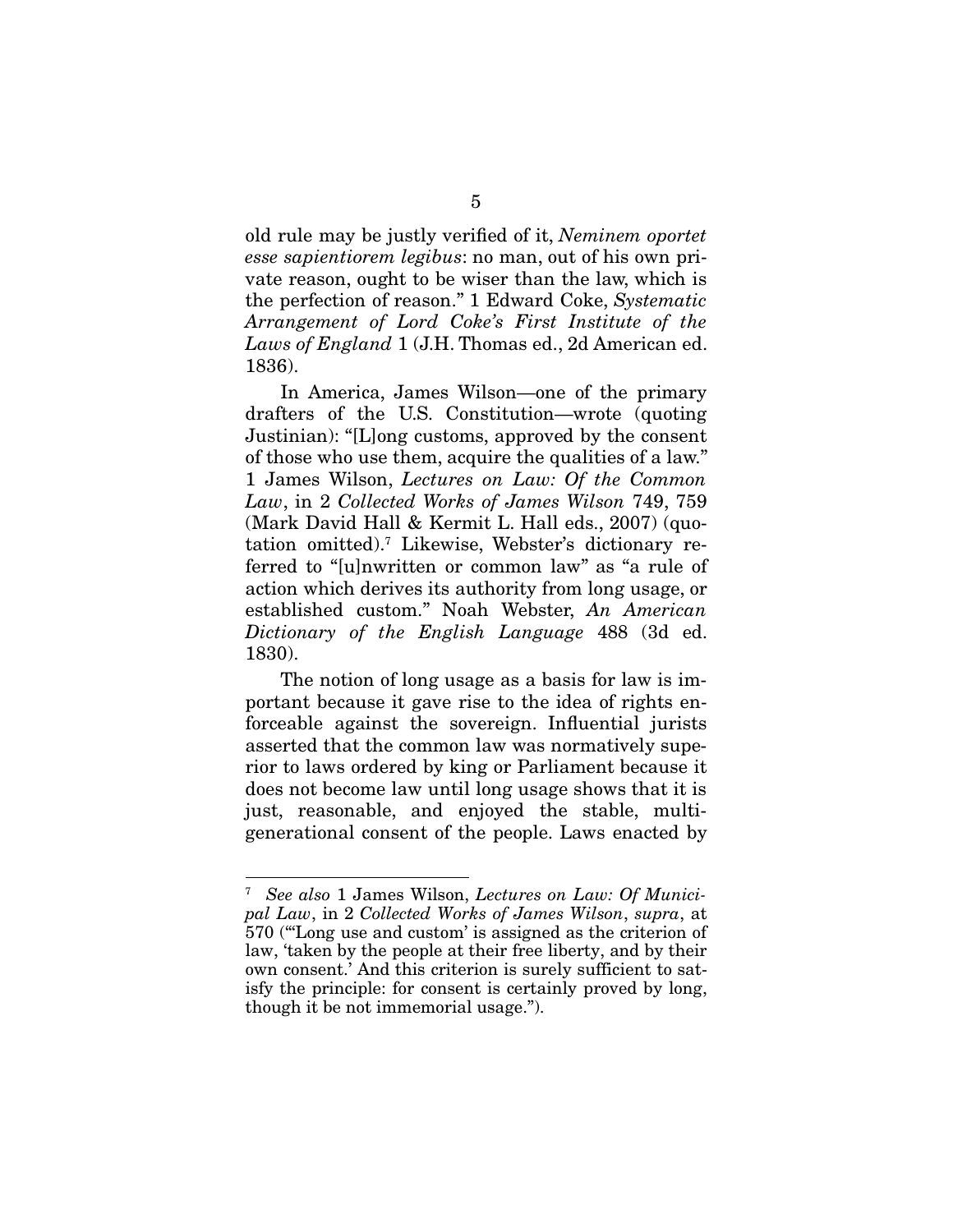the sovereign, by contrast, become law before they have been used and may well turn out to be unjust or unworkable in practice.

A growing chorus in England, and especially in America, argued that the sovereign lacked legitimate authority to enact or enforce laws that violated rights established through long usage—particularly rights relating to life, liberty, or property. Residents of the American colonies came to understand "[t]he English 'constitution'" as "conferring on subjects of the Crown rights that could not be arbitrarily infringed upon by any governing body"—with "[t]he content of those rights, and the scope of protection for those who held them, … thought to be embodied in time-honored customs and established doctrines of the common law." 1 G. Edward White, *Law in American History* 115 (2012). *See also* John Phillip Reid, *The Ancient Constitution and the Origins of Anglo-American Liberty* (2005) (discussing the forensic uses of history associated with the "ancient constitution" in the seventeenth and eighteenth centuries).

In 17th century England<sup>8</sup> and 18th century America, governmental violations of rights established through settled and longstanding practice were described as "unusual." In 1769, for example, the Virginia House of Burgesses described Parliament's attempt to revive a long-defunct statute that would permit the trial of American protesters in England—in derogation of cherished rights to venue and vicinage—as "new, unusual, … unconstitutional and illegal." Journals of the House of Burgesses, 1766- 1769, at 215 (John Pendleton Kennedy ed., 1906). In the Declaration of Independence, the Continental Congress complained of the recent English practice

<sup>8</sup> *See* discussion *infra* at II.B.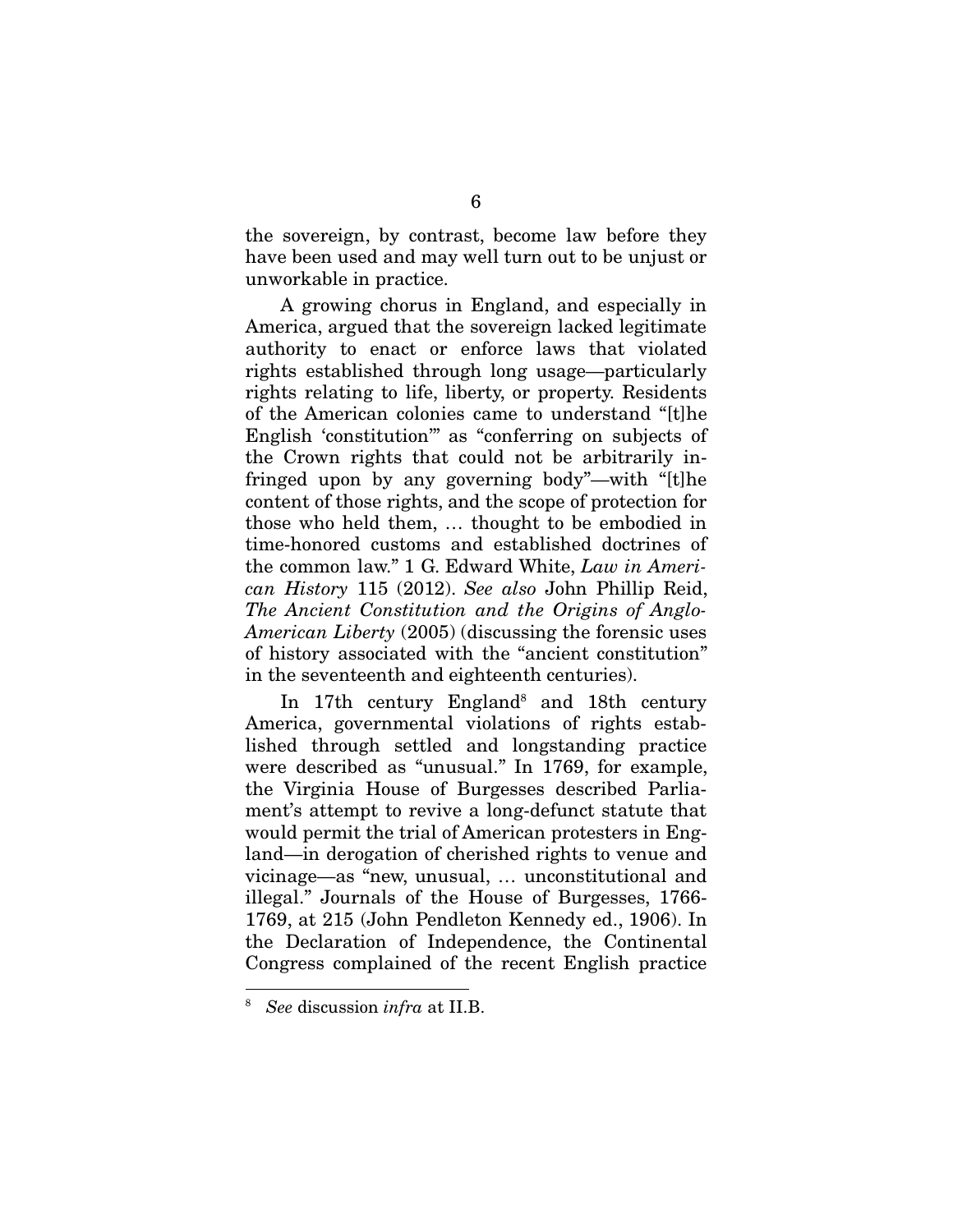of calling colonial legislatures at "places unusual." The Declaration of Independence para. 6 (1776).

Similarly, in the ratification debates, Antifederalists expressed the concern that without a Bill of Rights, the Constitution would not bind Congress to respect common law rights, particularly those relating to criminal trial and punishment. The lack of common law constraints on the proposed new federal government led Patrick Henry to describe the government itself as a series of "new and unusual experiments." 3 Jonathan Elliot, *The Debates in the Several State Conventions on the Adoption of the Federal Constitution* 170-72 (photo. reprint 2d ed. 1974). George Mason, who had been a principal drafter of the Virginia Declaration of Rights a decade earlier, warned that the lack of common law constraints in the new Constitution would empower Congress to "constitute new crimes, inflict *unusual and severe punishments*, and extend their powers as far as they shall think proper[.]" George Mason, *Objections to this Constitution of Government* (1787) (emphasis added).

In sum, historical evidence suggests that the Founding generation understood the Cruel and Unusual Punishments Clause to prohibit cruel innovations in punishment. Punishment practices that enjoyed long usage were considered to be presumptively just and reasonable, and to enjoy the stable, multigenerational consent of the people. New punishment practices that were significantly harsher than the baseline established by longstanding prior practice were considered cruel and unusual.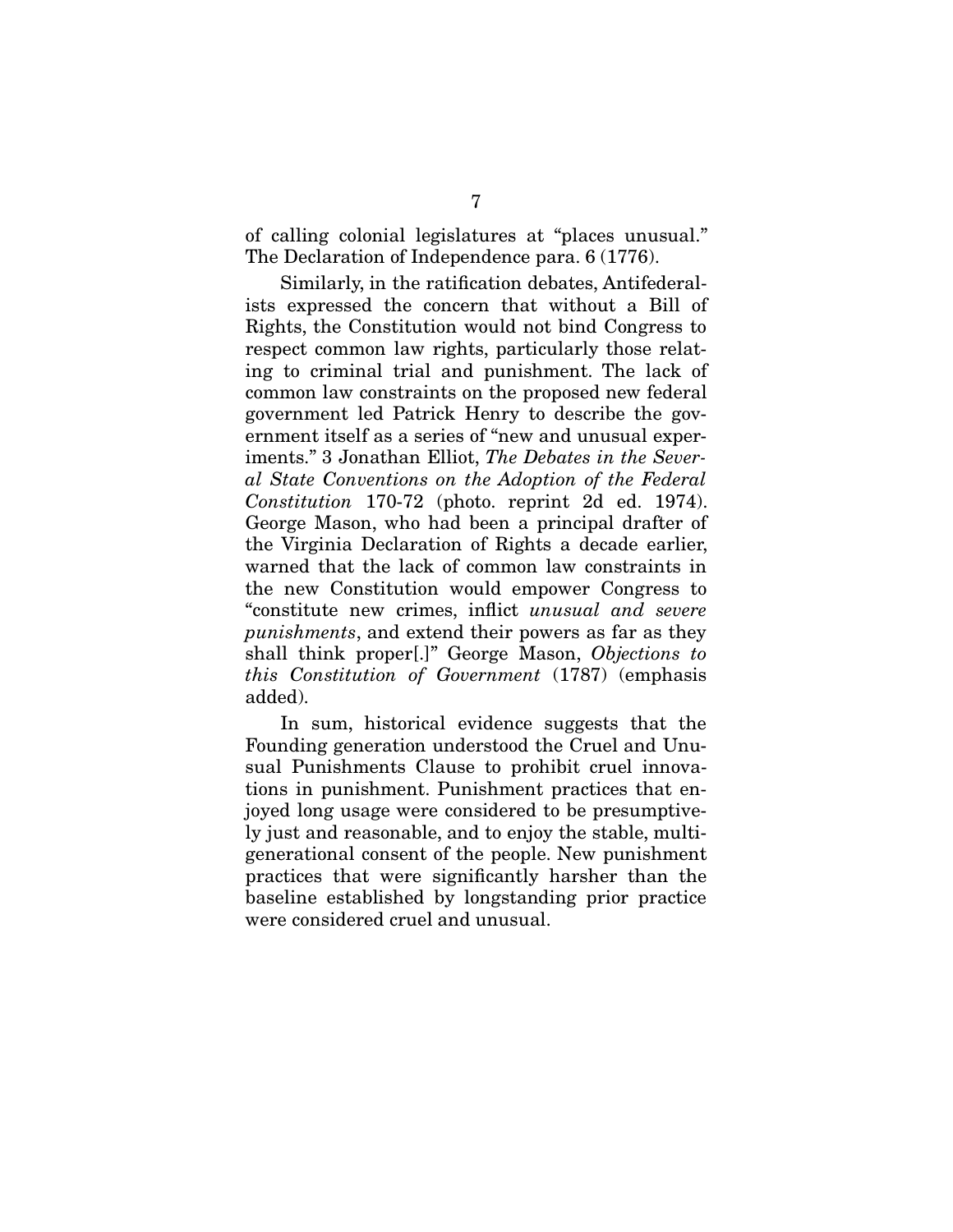II. Under its original public meaning, the Eighth Amendment prohibits punishments that are significantly disproportionate to the offender's culpability in light of longstanding practice.

### A. The requirement of proportionality in punishment is deeply rooted in Anglo-American law.

The principle that punishment should be commensurate with fault or culpability is ancient and deeply rooted in Western history.<sup>9</sup> This principle is also deeply rooted in English and American law; indeed, "the prohibition of excessive punishments and the concern for equating crime and punishment were ancient concerns in English law and custom." Lois G. Schwoerer, *The Declaration of Rights, 1689*, at 92 (1981) [hereinafter "Schwoerer, *Declaration*"].

The principle of proportionality was prominently associated with Magna Carta, the "foundation of our English law heritage." *Klopfer v. North Carolina*, 386 U.S. 213, 223 (1967). "Magna Carta guaranteed that '[a] Free-man shall not be amerced for a small fault, but after the manner of the fault; and for a great fault after the greatness thereof,'" *Timbs v. Indiana*, 139 S. Ct. 682, 687-88 (2019) (quoting Magna Carta, 9 Hen. III, ch. 14, in 1 Eng. Stat. at Large 5 (1225)) thus requiring, among other things, that amerce-

<sup>9</sup> *See, e.g.*, Exodus 21:25; Leviticus 24:19-20 ("An eye for an eye; a tooth for a tooth."); 4 Thomas Aquinas, *Summa contra Gentiles* 304 (1929 ed.) (1264) ("[T]he punishment should correspond with the fault, so that the will may receive a punishment in contrast with that for love of which it sinned."); V Aristotle, *Nicomachean Ethics* ch. 3 (Roger Crisp trans., Cambridge Univ. Press 2004) ("What is just in this sense, then, is what is proportionate. And what is unjust is what violates the proportion.").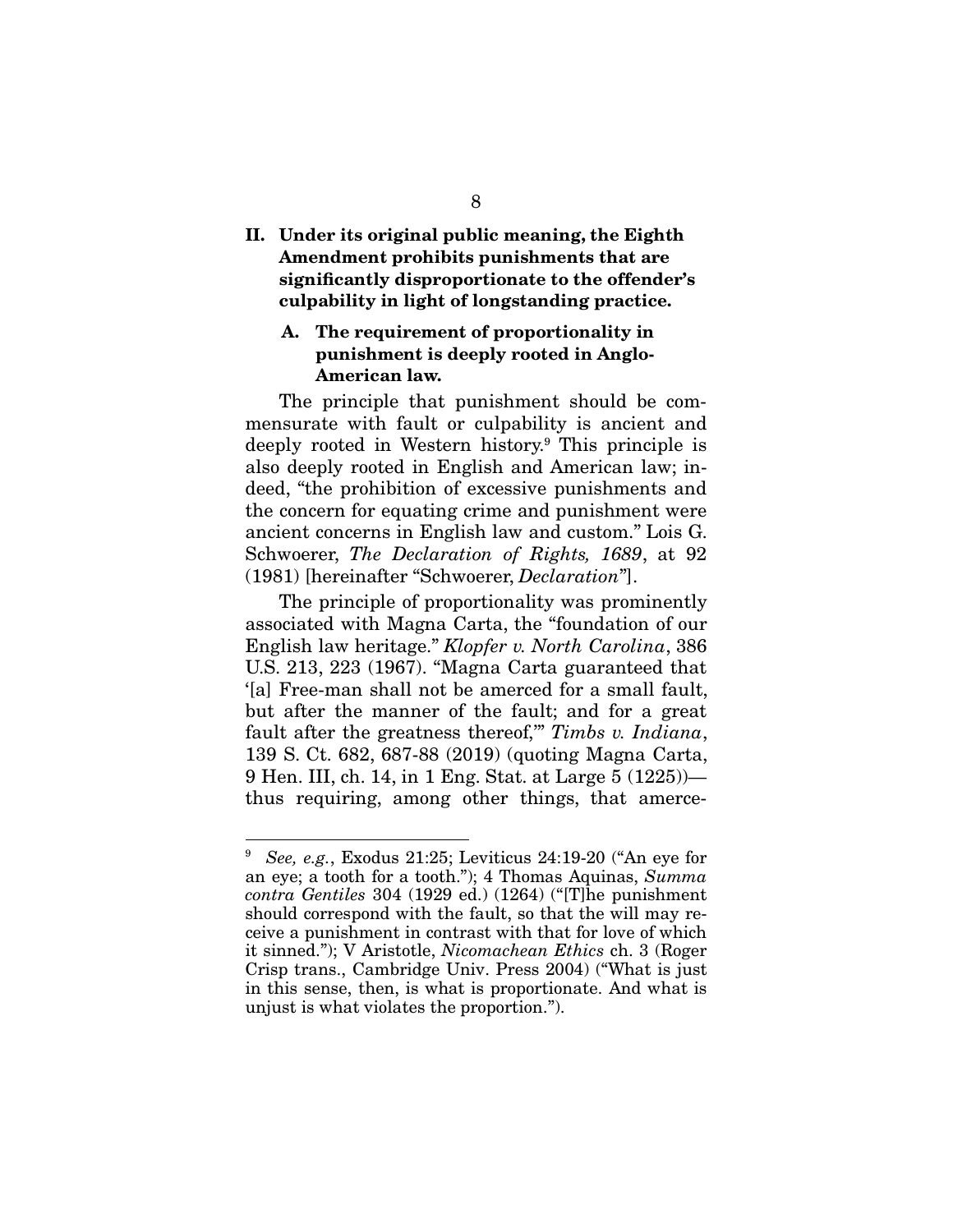ments<sup>10</sup> "be proportioned to the wrong." *Id*. (quotation omitted).

English legal thinkers considered Magna Carta to be, as Edward Coke put it, "but a confirmation or restitution of the Common Law." 1 Coke, *Institutes* § 108, at 697. Thus, they did not consider Magna Carta the source of the proportionality requirement, but merely a reaffirmation of it. By the early 17th century, the English common law courts had distilled from Magna Carta the general principle that other types of economic sanctions, such as fines, should also be reasonable and proportional, with one prominent case from 1615 reasoning that "[e]xcess in any thing is reprehended by common law." *Godfrey's Case*, 77 Eng. Rep. 1199, 1202 (1615), *as translated in* 2 John Bouvier, *A Law Dictionary* 179 (15th ed. 1890). That same year, the courts also recognized and applied the principle of proportionality to cases involving imprisonment—although this form of punishment was rare prior to the 18th century. In *Hodges v. Humkin*, 80 Eng. Rep. 1015 (1615), Hodges was incarcerated for insulting a local mayor with vulgar words and gestures. He petitioned for a writ of habeas corpus. The Court of King's Bench ordered his release, holding that under Magna Carta and the Statute of Marlbridge, "imprisonment ought always to be according to the quality of the offence." *Id*. at 1016.

<sup>10</sup> Amercements—"the most common criminal sanction in 13th century England," *Solem v. Helm*, 463 U.S. 277, 284 n.8 (1983) (citing 2 F. Pollock & F. Maitland, *The History of English Law* 513-15 (2d ed. 1909))—"were payments to the Crown … required of individuals who were 'in the King's mercy,' because of some act offensive to the Crown." *Timbs*, 139 S. Ct. at 688 n.2.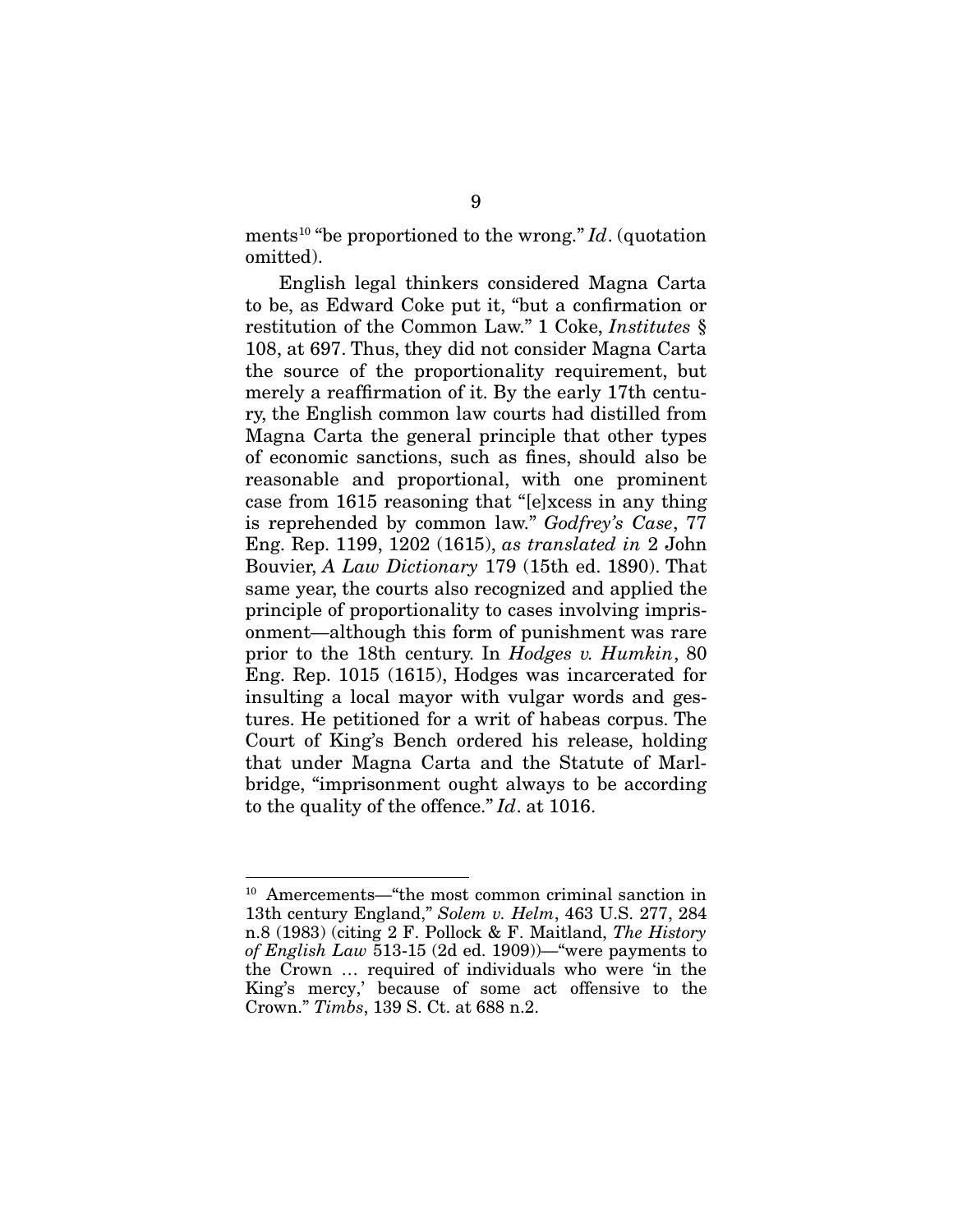In this way, Magna Carta's prohibition of excessive amercements came to embody a broader fundamental principle in English law—that the governmental power to punish should be limited by customary retributive notions of proportionality. It was against this common law backdrop that the ban on "cruell and unusuall Punishments" in the English Bill of Rights of 1689 was enacted.

### B. The "Cruell and Unusuall Punishments" Clause in the English Bill of Rights was originally understood to prohibit excessive or disproportionate punishments.

During the 17th century, England entered a period of intense constitutional struggle. Efforts to constrain the Sovereign to follow the rule of law were directed first against the absolutist Stuart kings, then against the absolutist Parliament that succeeded them after the English Civil War, and finally against the Stuart kings who returned to power after the Restoration. In 1688-89, these conflicts culminated in the Glorious Revolution. Members of the English aristocracy invited William and Mary to invade England and depose James II on the ground that the king had violated the rights of English subjects in a variety of ways—including through the imposition of "excessive Bayle," "excessive fynes," and "illegal and cruell punishments." Decl. of Rts., *reprinted in* Schwoerer, *Declaration* at 295, 296.

Parliament recognized William and Mary as king and queen on the condition that they accept a declaration of rights designed to limit the arbitrary exercise of the monarch's power. This declaration was followed by the Bill of Rights of 1689, which codified and entrenched the constitutional settlement that followed the overthrow of James II. It specified certain actions that the sovereign should not take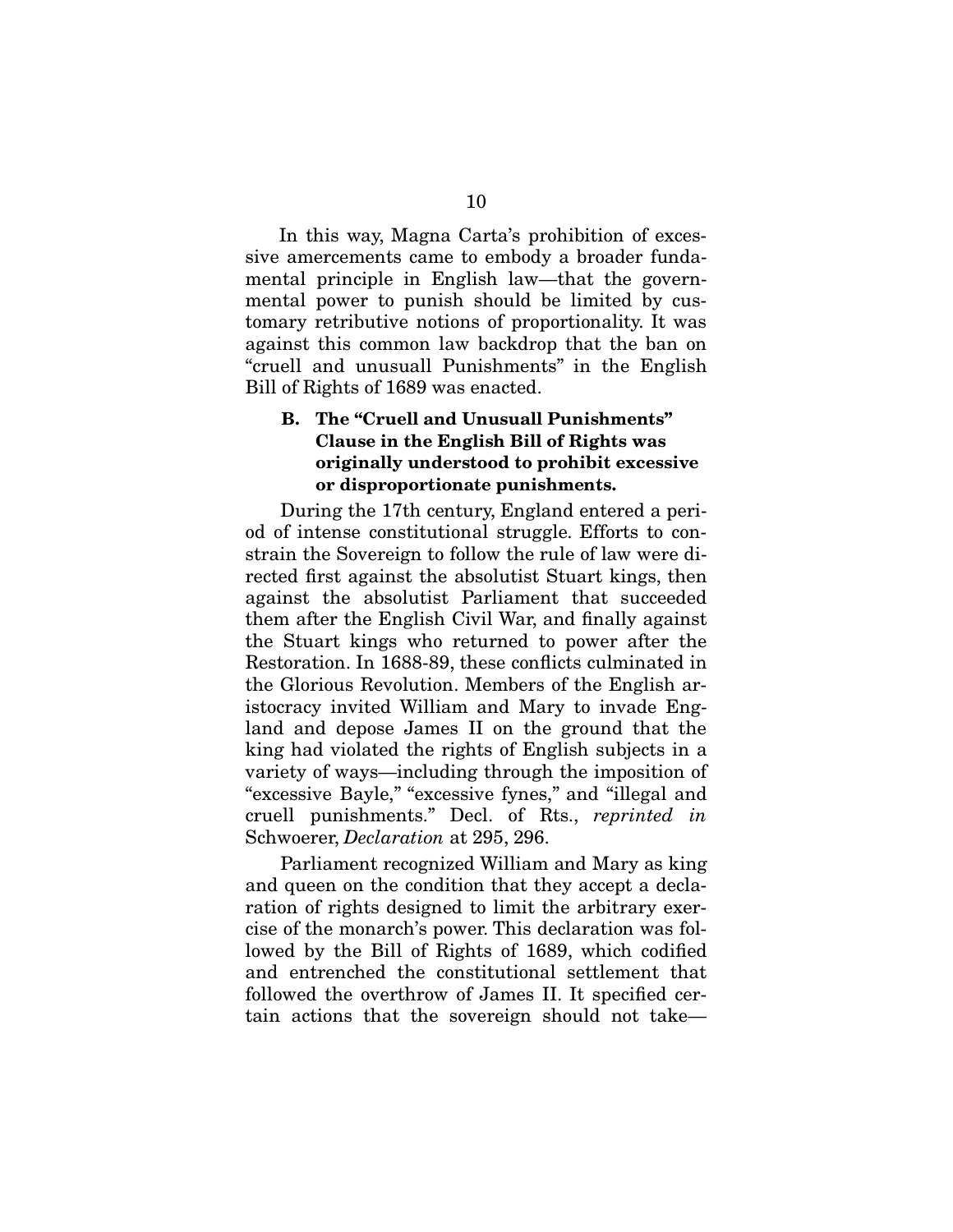including that "excessive Baile ought not to be required, nor excessive Fines imposed; nor cruell and unusuall Punishments inflicted." *See* An Act Declareing the Rights and Liberties of the Subject and Setleing the Succession of the Crowne (1689), in 6 *The Statutes of the Realm* 142, 143 (1819). This appears to have been the first use of the phrase "cruell and unusuall Punishments."

We have compelling evidence of the contemporary meaning of the phrase "cruell and unusuall Punishments" in England because the same Parliament that drafted the Bill of Rights was called upon to debate the meaning of this prohibition shortly after it was adopted. The reason for this debate was a disgraced former Anglican clergyman named Titus Oates. A few years earlier, Oates had been convicted of perjury for falsely claiming that there was a plot the so-called "Popish plot"—to kill the King.<sup>11</sup> Oates had named some 15 members of this alleged conspiracy and had testified against them at their trials. His story was eventually exposed as false.

At Oates's sentencing, the notorious Chief Justice George Jeffreys of the Court of King's Bench expressed regret that the death penalty was not available for this crime and declared that "it is left to the discretion of the court to inflict such punishment as they think fit" so long as it "extend not to life or member." *Trial of Titus Oates*, 10 How. St. Tr. 1079, 1314-15 (K.B. 1685). Oates was sentenced to be whipped continuously as he crossed the city of London "from Aldgate to Newgate," and then two days later "from Newgate to Tyburn." *Id*. at 1316-17. He

<sup>11</sup> *See* John H. Langbein, *The Origins of Adversary Criminal Trial* 69-73 (2003) (discussing Oates's perjury trial and the "Popish Plot").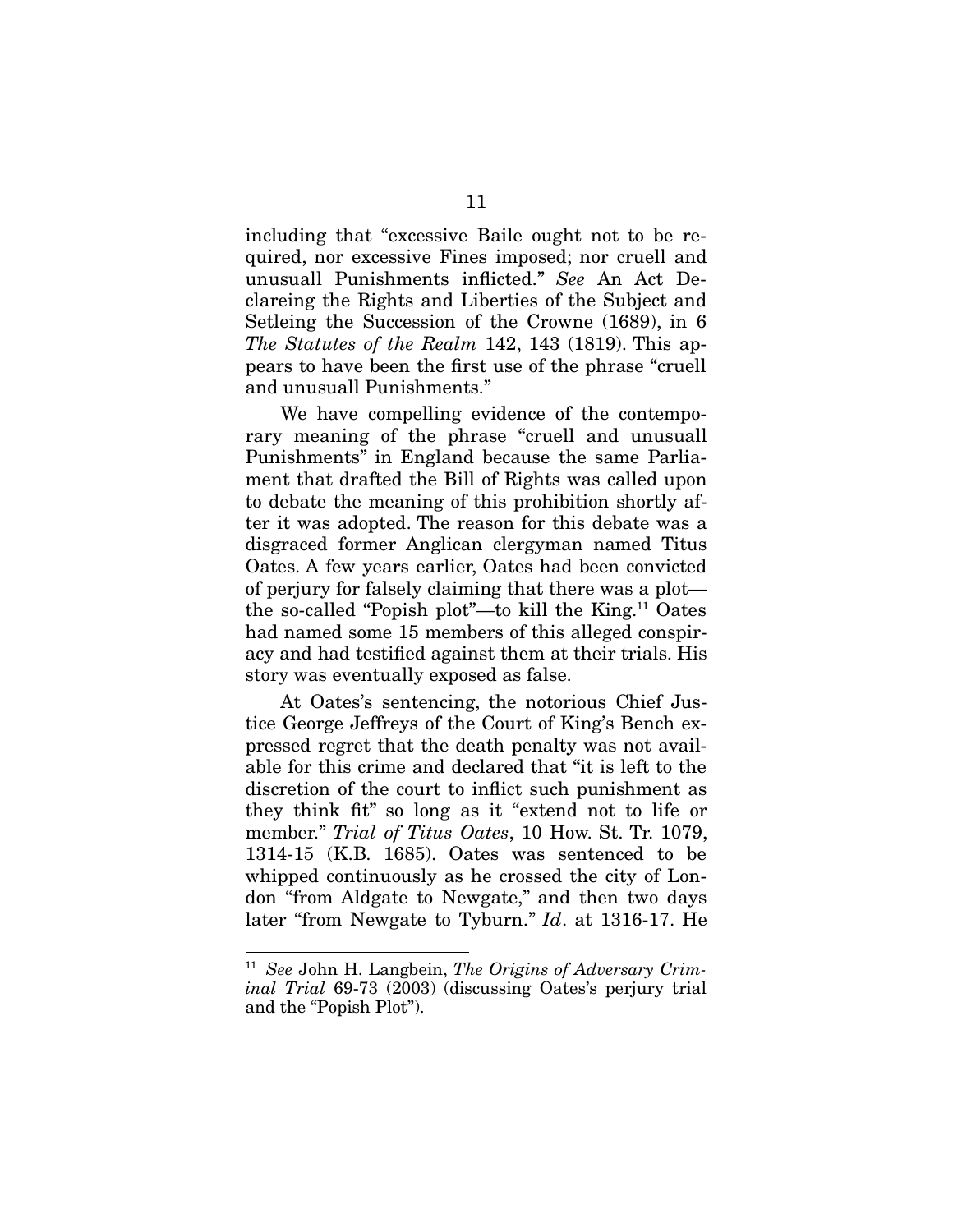was also sentenced to life imprisonment, pillorying four times a year for life, a fine of 2,000 marks, and defrockment. *Id*. Shortly after the English Bill of Rights was enacted, however, Oates petitioned Parliament to review his sentence—arguing that it violated, among other things, the prohibition of "cruell and unusuall Punishments."

Representatives from the House of Commons asserted that the House had Oates's case specifically in mind when it drafted the Bill of Rights. *See* 10 H.C. Jour. 247 (1689) ("[T]he Commons had a particular Regard to these Judgments, amongst others, when that Declaration [*i.e.*, the English Cruell and Unusuall Punishments Clause] was first made; and must insist upon it, That they are erroneous, cruel, illegal, and of ill Example to future Ages."); *see also id*. ("It was of ill Example, and unusual, That an Englishman should be exposed upon a Pillory, so many times a Year, during his Life.").

Similarly, in the House of Lords, "there was not one Lord but thought the Judgments erroneous, and was fully satisfied, That such an extravagant Judgment ought not to have been given, or a Punishment so exorbitant inflicted upon an English subject." 10 H.C. Jour. 249 (1689). Nonetheless, the Lords affirmed the judgment, because they considered Oates to be "so ill a Man." *Id*. A minority protested and argued that Oates's punishments were "contrary to law and ancient practice," 14 H.L. Jour. 228 (1689), "barbarous, inhuman and unchristian," and given with "no precedent" to support such punishments, *id*. Accordingly, the subsequent debate over Oates's case presents a good illustration of the original meaning of the English Cruell and Unusuall Punishments Clause.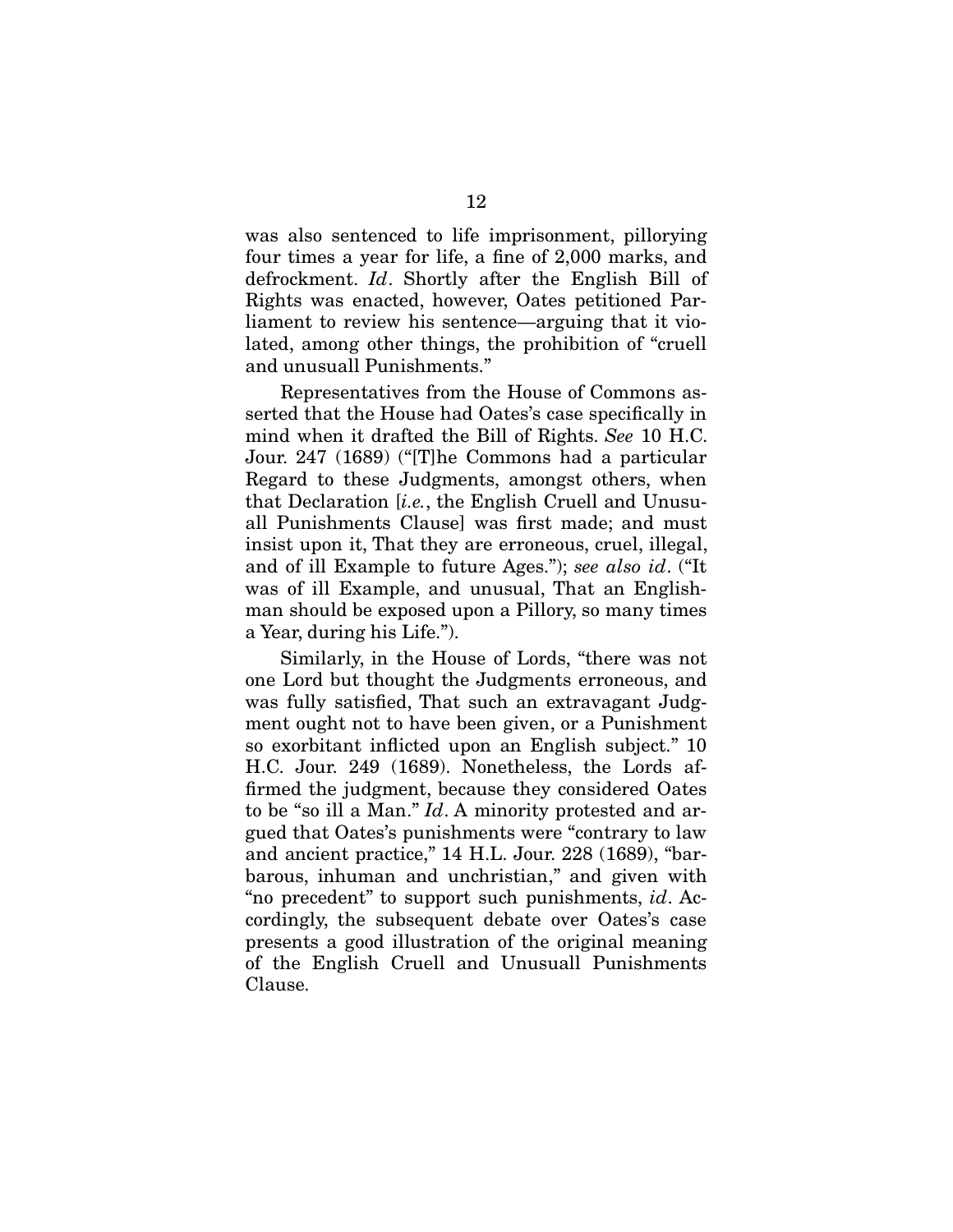Notably, every element of Oates's punishment (except defrocking) was accepted under the common law at the time; none appears to have been considered at the time as an inherently barbarous *method* of punishment.<sup>12</sup> Thus, if the punishments inflicted on Oates were unacceptably cruel at the time, that must have been because they were disproportionate to the crime of perjury. This conclusion is further supported by the fact that the punishments were described in the parliamentary debates as "extravagant" and "exorbitant," 10 H.C. Jour. 249 (1689). Considered together, the evidence strongly suggests that these expressions were focused on excessiveness of punishment, not just on particular modes of punishment; the purpose—as members of the House of Commons put it at one point during the back-andforth with the Lords over how to proceed on Oates's petition in August 1689—was to ensure that "*such excessive Punishments* shall not be inflicted for the future." 10 H.C. Jour. 264 (1689) (emphasis added).

 $12$  Today, most of the methods of punishment associated with *Titus Oates's Case*—having "fallen completely out of usage for a long period of time," *Bucklew v. Precythe*, 139 S. Ct. 1112, 1123 (2019) (quotation and alteration omitted)—might well also be considered categorically "cruel and unusual" within the original meaning of the text of the Cruel and Unusual Punishment Clause. *See generally* John F. Stinneford, *Death, Desuetude, and Original Meaning*, 56 Wm. & Mary L. Rev. 531 (2014). The Cruel and Unusual Punishments Clause's text, as originally understood, is appropriately regarded as enacting a *principle of legal development—*not merely a fixed set of particular applications that a given reader might have anticipated in 1791. *Cf.* Steven G. Calabresi & Andrea Matthews, *Originalism and* Loving v. Virginia, 2012 B.Y.U. L. Rev. 1393, 1462 (2012) (suggesting that "it is not the original expected applications of a legal text that bind us, but it is instead the words that are enacted into law").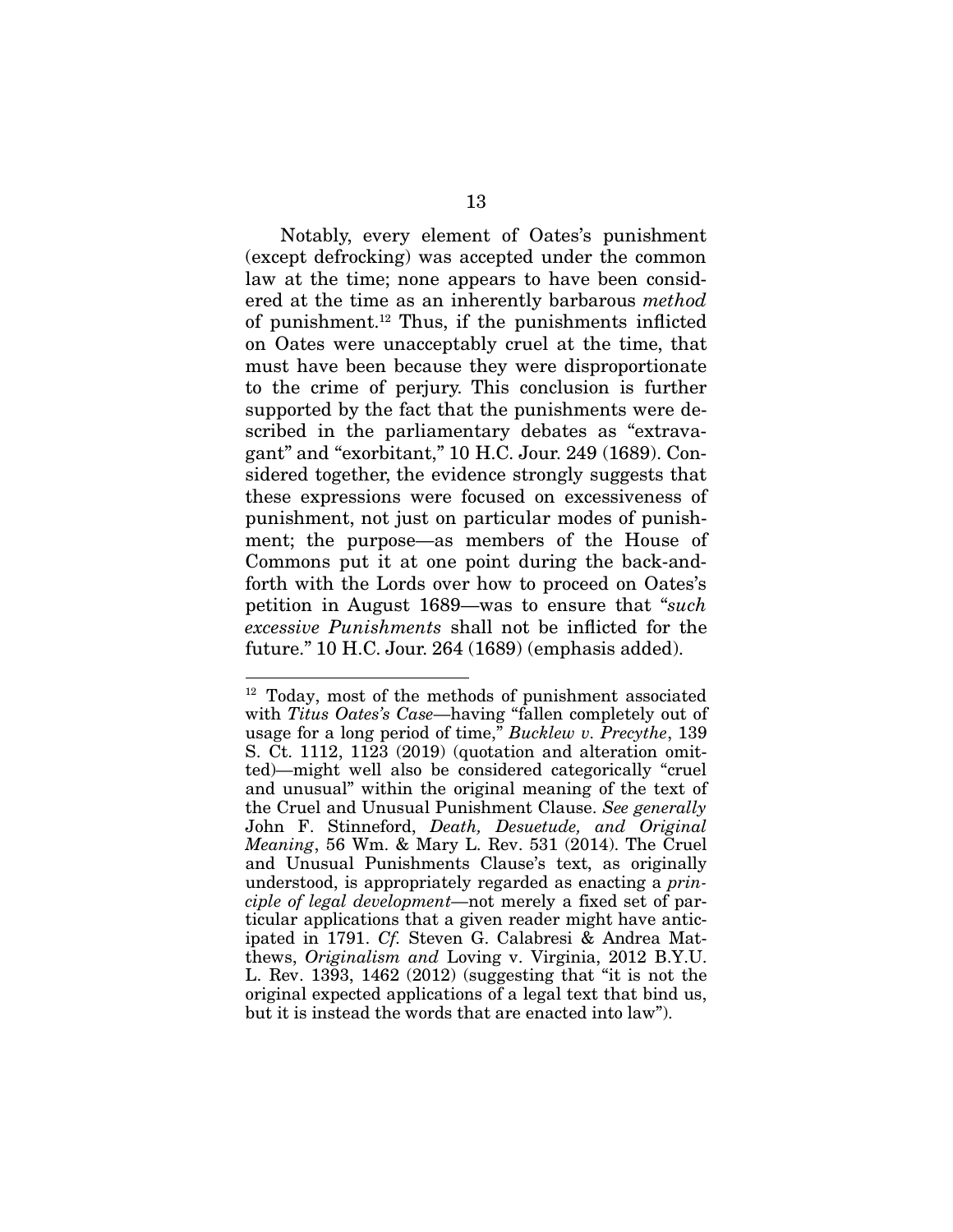Moreover, in prohibiting "cruell and unusuall Punishments," Parliament drew upon the idea that long usage tends to reveal what is just and that lack of long usage tends to reveal what is unjust. The court's deviation from longstanding precedent in *Titus Oates's Case* was important because it showed that the punishment was unreasonable. The punishment was excessive or disproportionate because it was significantly harsher than the punishments that had previously been given for the crime of perjury.

In the years following the Glorious Revolution, the common law's proportionality limitations on punishments are attested in the writings of prominent English jurists. Consider, for instance, the discussion of common law principles that appeared in Sollom Emlyn's preface to the 1730 edition of *State Trials*. As Emlyn recounted:

As to smaller Crimes and Misdemeanors, they are differenc'd with such a variety of extenuating or aggravating Circumstances, that the Law has not, nor indeed could affix to each a certain and determinate Penalty; this is left to the Discretion and Prudence of the Judge, who may punish it either with Fine or Imprisonment, Pillory or Whipping, as he shall think the nature of the Crime deserves: but tho' he be intrusted with so great Power, yet he is not at liberty to do as he lists, and inflict what arbitrary Punishments he pleases; due regard is to be had to the Quality and Degree, to the Estate and Circumstances of the Offender, and to the greatness or smallness of the Offence ….

Sollom Emlyn, *Preface*, in *A Complete Collection of State-Trials* xi (3d ed., 1742) (reprinting Preface to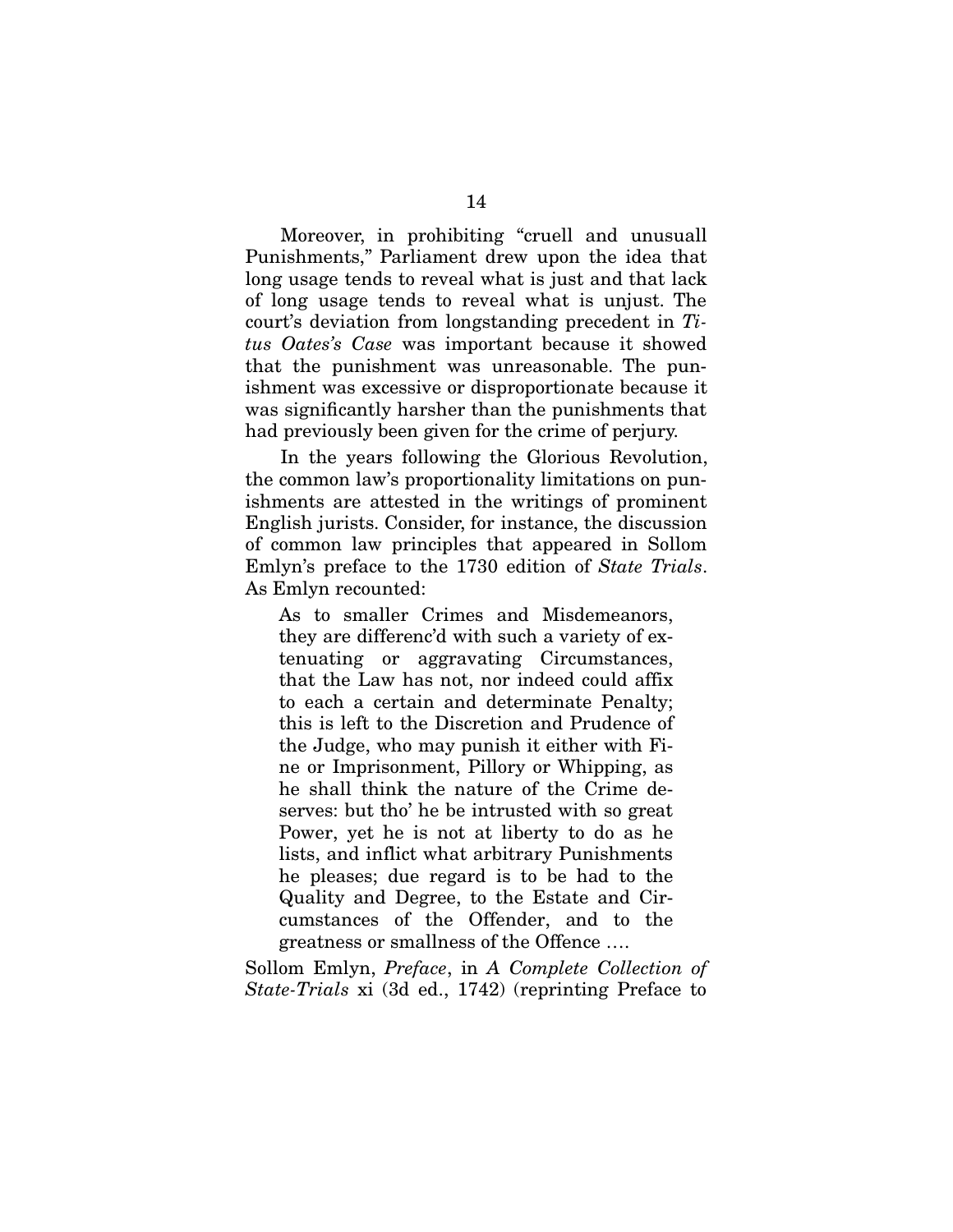2d ed., 1730) (footnote omitted). Emlyn further observed:

It is indeed no easy matter to settle the precise Limits, how far a Court of Justice may go; every Case must depend upon its own particular Circumstances. But *some* Fines and *some* Punishments are so monstrously extravagant, that no body can doubt their being so; such were the Fines of Sir *Samuel Barnardiston* and Mr. *Hampden*, such were the repeated Pilloryings and barbarous Whippings of *Oates*, *Dangerfield*, and *Johnson*.

These Punishments may no doubt be properly inflicted, where they are in a moderate degree and proportioned to the Offence

Id. at xii (footnotes omitted).

….

The historical evidence thus demonstrates that the English Cruell and Unusuall Punishments Clause was understood to entrench traditional common law norms regarding proportionality and to prohibit new punishments that were excessive in light of prior practice. But because the English version of the Clause was directed only at judges, not Parliament, its significance in England was limited. As the doctrine of parliamentary supremacy developed over the course of the 18th century, Parliament repeatedly innovated in a manner contrary to fundamental common law principles. These innovations included imposition of the "bloody code," which punished more than two hundred crimes, major and minor, with death. *See* Randall McGowen, *Making the 'Bloody Code'? Forgery Legislation in Eighteenth-Century England*, in *Law, Crime and English Society, 1660-1830* 117 (Norma Landau ed., 2002). Though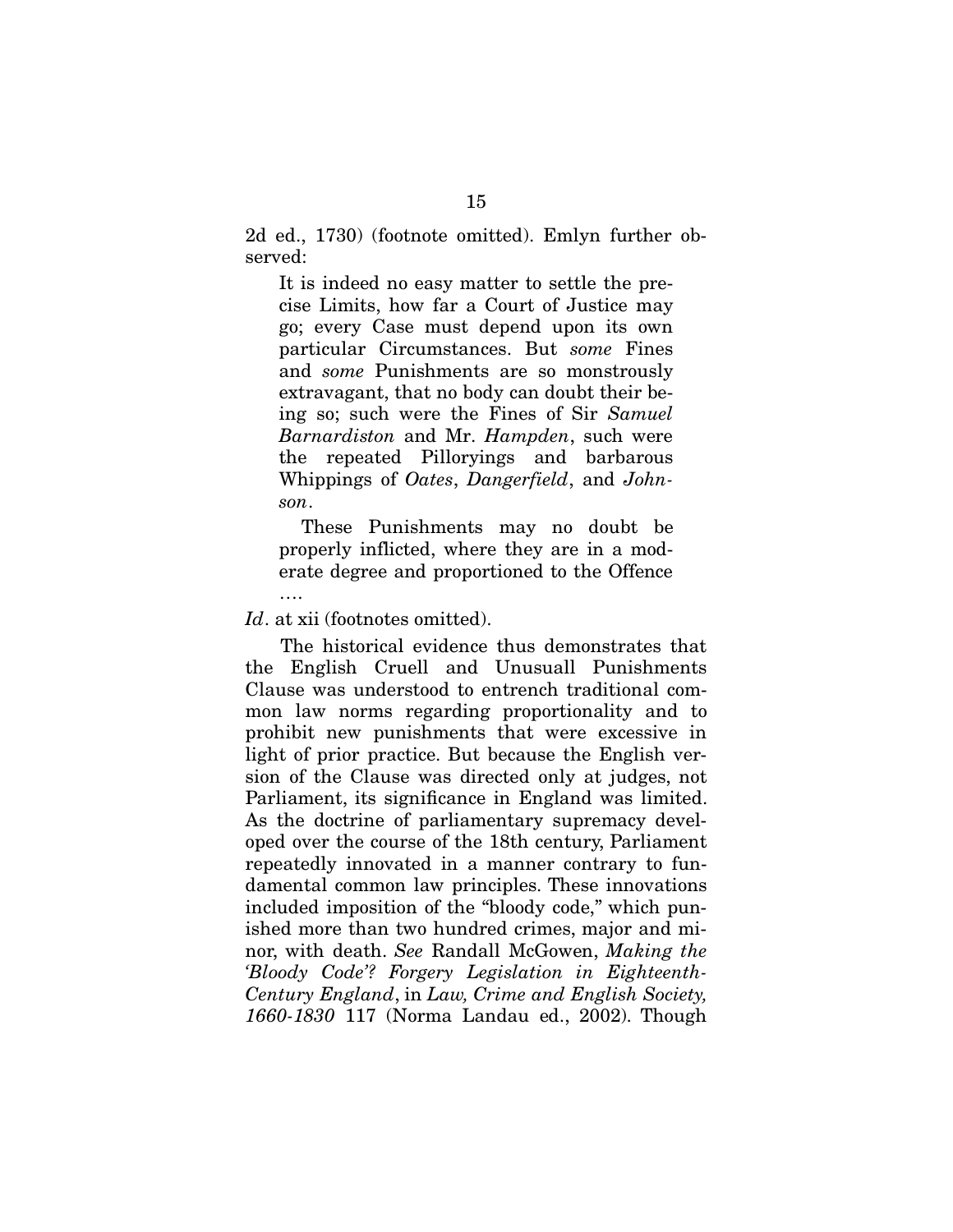Parliament's actions in this area were both "cruel" and "unusual"—contrary to long usage—the doctrine of parliamentary supremacy precluded any challenge against them on this ground.

In America, things were different. The American Revolution represented a fundamental *rejection* of the doctrine of parliamentary supremacy. *See, e.g.*, Akhil Reed Amar, *America's Constitution: A Biography* 105-06 (2005). Accordingly, the provisions of the Bill of Rights—including the Eighth Amendment's prohibition of Cruel and Unusual Punishments—bound Congress as well as the courts. Because the Eighth Amendment was "adopted as an admonition to *all* departments" of government<sup>13</sup>—to Congress as well as the courts<sup>14</sup>—there is no reason to suppose that the Founding generation wished Congress to have the same power to impose arbitrary and disproportionate punishments as was then enjoyed by Parliament. Indeed, a critical purpose of the Bill of Rights was to ensure that Congress did *not* assume such arbitrary power unto itself.

### C. Early American sources considered whether punishment was disproportionate to culpability in judging whether the punishment was "cruel and unusual."

The Cruel and Unusual Punishments Clause had, and was publicly understood to have, a preexisting legal meaning when it became part of the Eighth

<sup>13</sup> 3 Joseph Story, *Commentaries on the Constitution of the United States* § 1896, at 750-51 (1833) (emphasis added).

<sup>14</sup> And, following the adoption of the Fourteenth Amendment, to all branches of the state governments as well.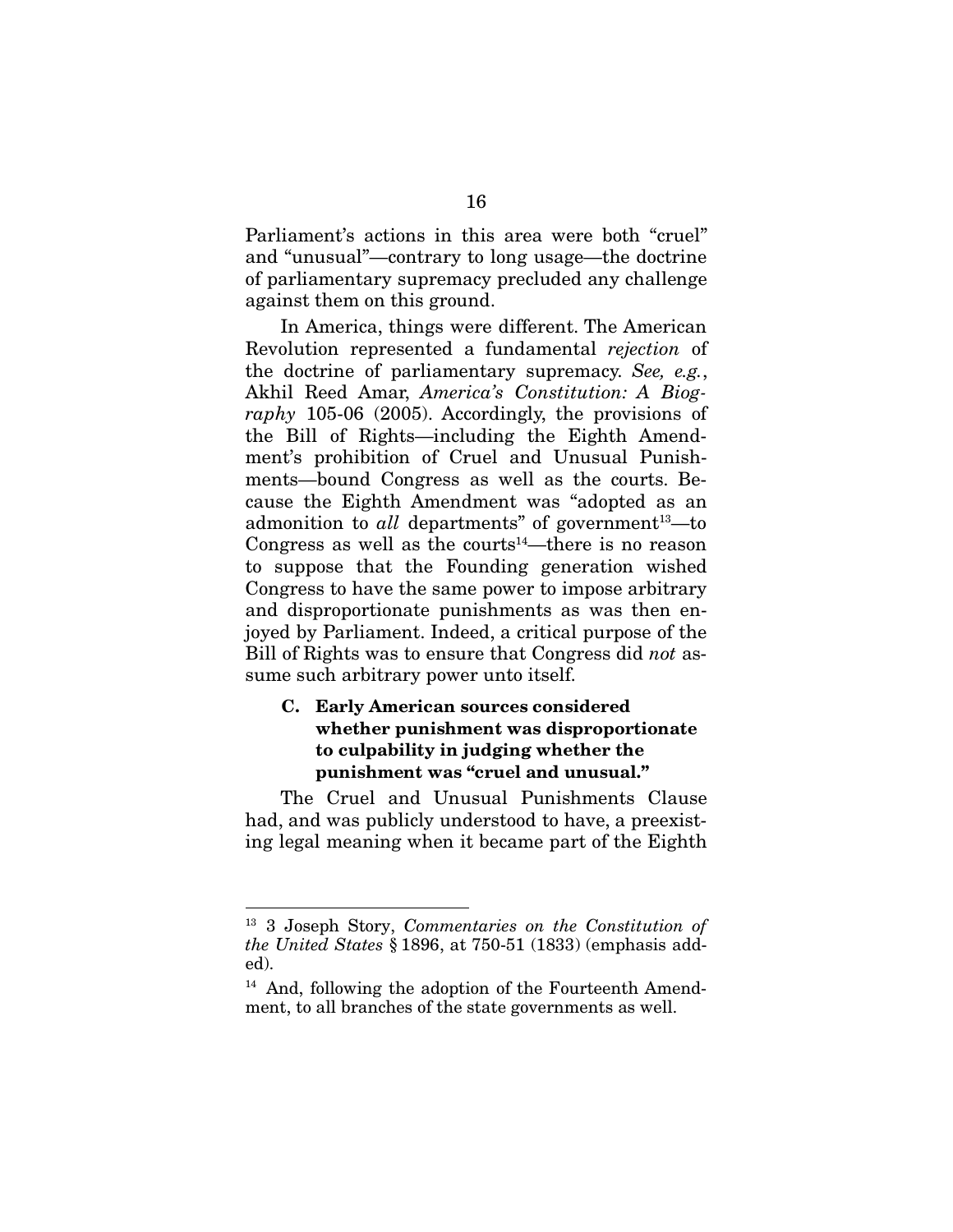Amendment in 1791.<sup>15</sup> The prohibition of cruel and unusual punishments was part of the lexicon of rights that was familiar to well-informed members of the public.

In America, "English law—as authority, as legitimizing precedent, as embodied principle, and as the framework of historical understanding—stood side by side with Enlightenment rationalism in the minds of the Revolutionary generation." Bernard Bailyn, *The Ideological Origins of the American Revolution* 31 (1967). The leading English expositors of the law were held in high esteem: For example, Coke's "*Institutes* were read in the American Colonies by virtually every student of law[.]" *Kerry v. Din*, 135 S. Ct. 2128, 2133 (2015) (plurality) (quotation omitted).

Virginia's landmark Declaration of Rights, issued in June 1776, echoed the English Bill of Rights providing "[t]hat excessive bail ought not to be required, nor excessive fines imposed, nor cruel and unusual punishments inflicted." Va. Decl. of Rts. § 9. This was one of several provisions that had been "borrowed from England," Edmund Randolph, *Essay on the Revolutionary History of Virginia* (c. 1809-

<sup>&</sup>lt;sup>15</sup> This account is consistent with the view that "the founding generation generally did not consider many of the rights identified in the Bill of Rights as new entitlements, but as inalienable rights of all men, given legal effect by their codification in the Constitution's text." *Timbs*, 139 S. Ct. at 692-93 (Thomas, J., concurring in the judgment) (quotation and alteration omitted). In light of the fact that "one of the consistent themes of the era was that Americans had all the rights of English subjects," this Court has concluded that "[w]hen the Framers of the Eighth Amendment adopted the language of the English Bill of Rights, they also adopted the English principle of proportionality." *Solem*, 277 U.S. at 285-86.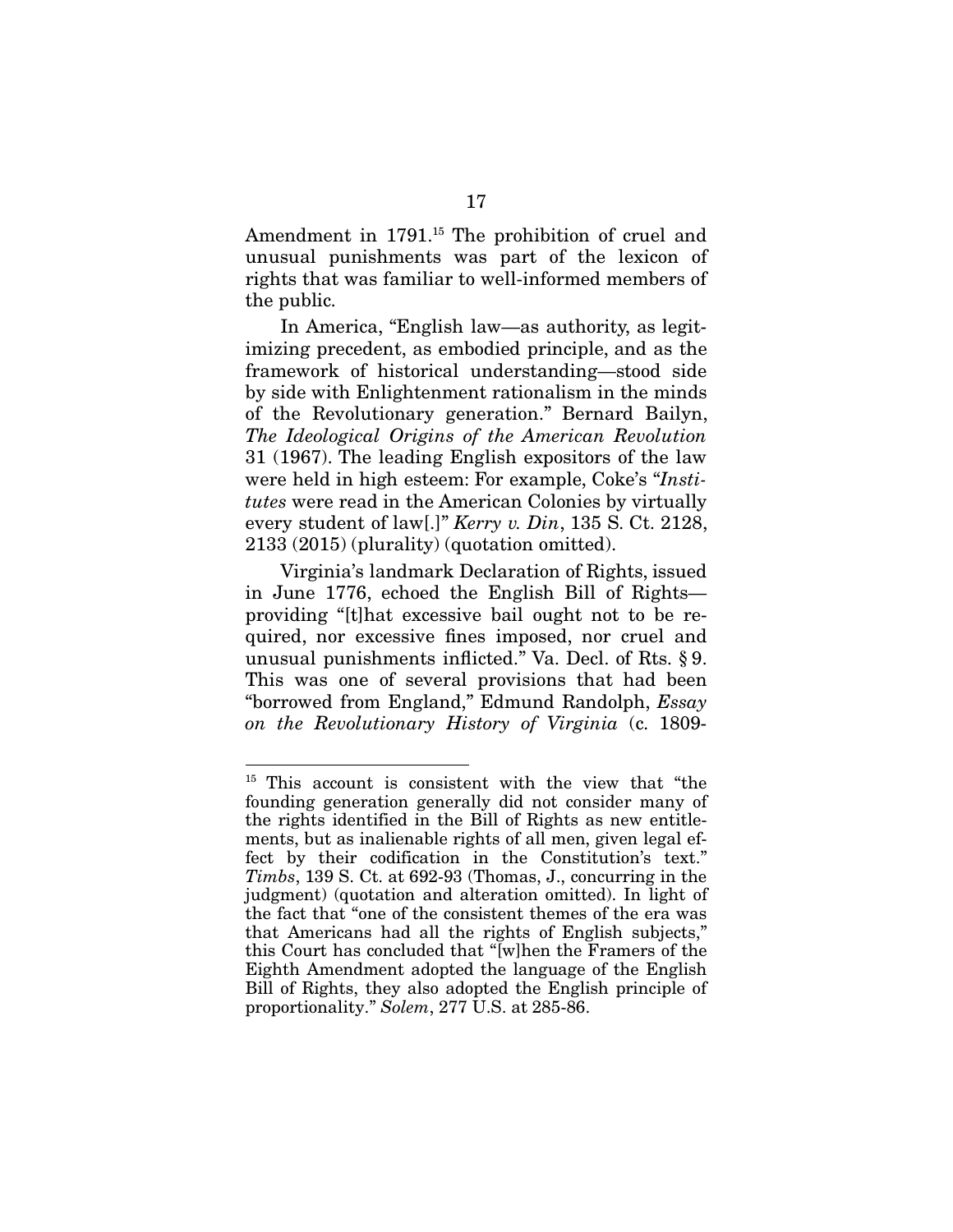1813), reprinted in 1 Bernard Schwartz, *The Bill of Rights: A Documentary History* 246, 248 (1971), in a document that in large measure was "a restatement of English principles—the principles of Magna Charta, the Petition of Rights, the Commonwealth Parliament, and the Revolution of 1688." Allan Nevins, *The American States During and After the Revolution, 1775-1789* 146 (1924).

Other states followed Virginia's lead. "[B]y 1791, the number of state constitutions with clauses regarding cruel and unusual punishment had risen … to eight, corresponding to 57 percent of the states and 73 percent of the population[.]" Steven G. Calabresi et al., *State Bills of Rights in 1787 and 1791: What Individual Rights Are Really Deeply Rooted in American History and Tradition?*, 85 S. Cal. L. Rev. 1451, 1518-19 (2012). The cruel-punishments provisions in state constitutions and bills of rights varied somewhat—sometimes prohibiting punishments that were "cruel and unusual," sometimes prohibiting punishments that were "cruel or unusual," and sometimes prohibiting "cruel" punishments.<sup>16</sup> But these provisions reflected a general consensus on two points: First, the government should not impose cruel punishments. Second, the common law was essentially reasonable, so that governmental efforts to "ratchet up" punishment beyond what was permitted by the common law were presumptively contrary to reason. Given this dual consensus, the words "cruel" and "unusual" acted as synonyms when employed in the context of punishment. The word "cruel" stated the abstract moral principle, and the word "unusual" provided a concrete reference point for determining

<sup>16</sup> Stinneford, *Cruel*, at 465-66; Stinneford, *Unusual*, at 1798-99.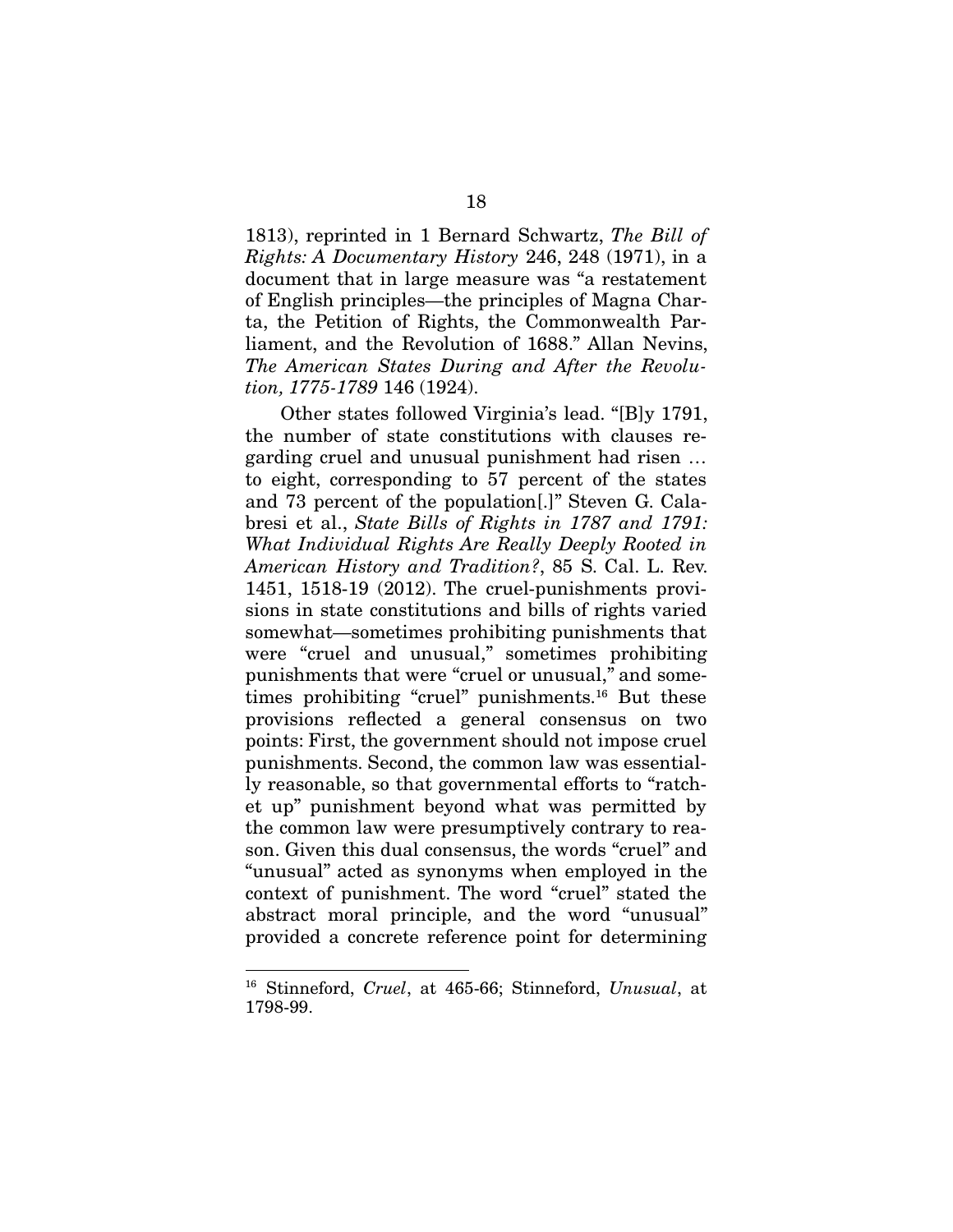whether that principle had been violated. Accordingly, it makes sense that some states barred "cruel punishments," some barred "cruel and unusual punishments," and some barred "cruel or unusual punishments." Each formulation was simply a different way of saying the same thing.

Americans understood the phrase "cruel and unusual" to embody the concept of excessiveness or disproportionality.<sup>17</sup> In America, as in England, the phrase "cruel and unusual" was used within the legal system as a synonym for "excessive" or "disproportionate." This occurred in two major areas of law outside of criminal punishment.

First, in the late 18th and 19th centuries, several states referenced "cruel and unusual" killings in their homicide laws. In virtually every case involving such a killing, the phrase "cruel and unusual" was used as a synonym for "excessive."<sup>18</sup> Some states treated "cruel and unusual" homicide as a form of murder. In these states, a beating was considered "cruel and unusual" if it was so excessive that it demonstrated intent to kill or its equivalent.<sup>19</sup> Other states treated "cruel and unusual" homicide as a form of manslaughter. In these states, a beating was considered "cruel and unusual" if it was disproportionate to any threat or provocation that came from the victim.<sup>20</sup> "In nearly one hundred reported cases

<sup>&</sup>lt;sup>17</sup> The common use in America of "cruel and unusual" as a synonym for "excessive" supports reading the three clauses of the Eighth Amendment as stating complementary prohibitions of excessive governmental deprivations of life, liberty or property.

<sup>18</sup> Stinneford, *Rethinking*, at 938-42.

<sup>19</sup> *Id.* at 939.

<sup>20</sup> *Id.* at 939-40.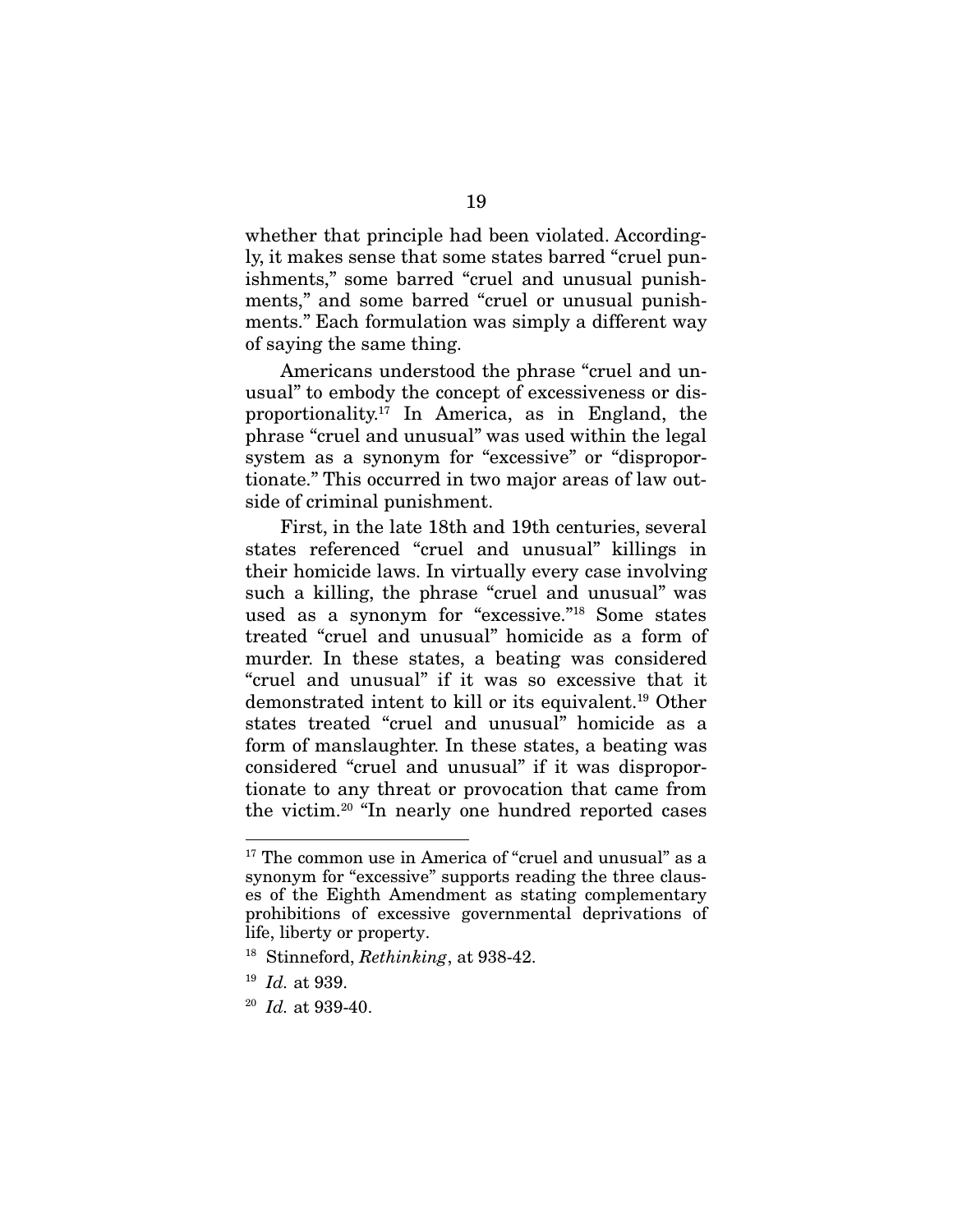decided in the eighteenth and nineteenth centuries, not one involved a claim that 'cruel and unusual' homicide occurred only when the offender employed a barbaric mode or method. Rather, in all cases, the phrase 'cruel and unusual' was used as a synonym for 'excessive.'" Stinneford, *Rethinking*, at 940.

Second, several federal and state laws prohibited those in positions of authority over others—including ship's officers, parents, and teachers—from inflicting "cruel and unusual punishments." Parents were said to be permitted to use moderate force to discipline their children and teachers were permitted to use moderate force to discipline students. But when excessive force was used, this discipline was described as a "cruel and unusual punishment." Notably, in none of these cases was it suggested that the phrase only applied to inherently barbaric modes of punishment.<sup>21</sup>

The relationship of punishment to an offender's *culpability* was central to the question of whether the punishment was cruel and unusual by virtue of its

<sup>21</sup> *See* Stinneford, *Rethinking*, at 939-42 (surveying cases); *see also* Alexander A. Reinert, *Reconceptualizing the Eighth Amendment: Slaves, Prisoners, and "Cruel and Unusual" Punishment*, 94 N.C. L. Rev. 817 (2016) (discussing additional cases in the slavery context). Notably, in only one case decided prior to 1866 did a court explicitly state that a state analogue to the Cruel and Unusual Punishments Clause forbids only barbaric methods of punishment. *See Aldridge v. Commonwealth*, 4 Va. (2 Va. Cas.) 447, 447-50 (Va. Gen. Ct. 1824). That dictum in *Aldridge*, however, ought to be of limited persuasive force as it contradicts actual holdings of Virginia courts made both before and after that case was decided. *See* Stinneford, *Rethinking*, at 951.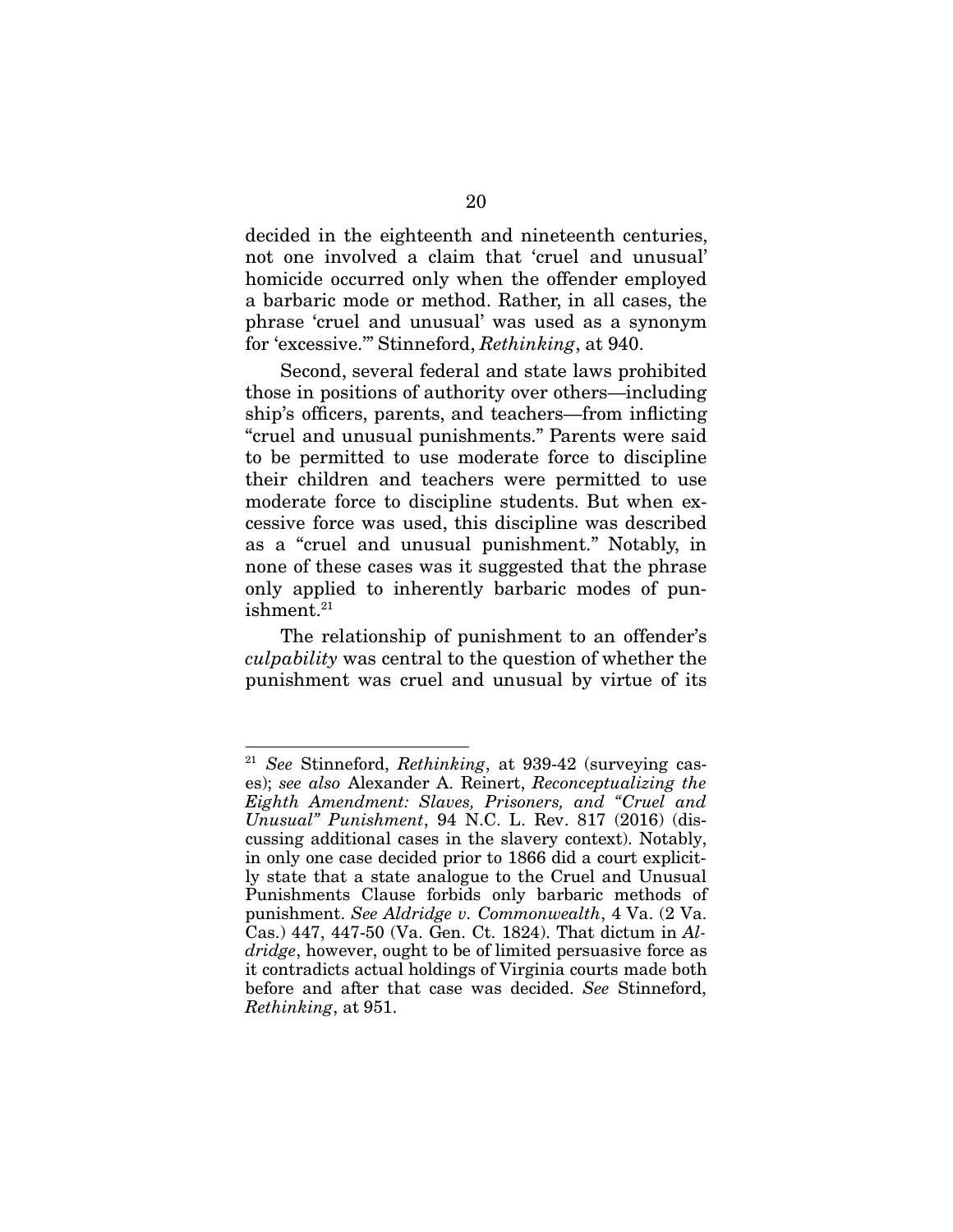disproportionality.<sup>22</sup> Indeed, on the few occasions in the late 18th and early 19th centuries when legislatures passed laws that authorized punishment *without* culpability, courts declared such laws unconstitutional. In determining whether a challenged punishment was unconstitutionally excessive, early courts compared the punishment to what had previously been permitted at common law.

For example, in an 1820 case—*Ely v. Thompson*, 10 Ky. (3 A.K. Marsh.) 70 (Ky. 1820)—the Kentucky Court of Appeals held that it would be unconstitutional under a state analogue to the Cruel and Unusual Punishments Clause to punish a person for exercising the common law right of self-defense, even though the criminal statute at issue purported to permit such punishment. The Court held that it would be "cruel indeed" to impose a whipping on a defendant whose actions were justified under the common law doctrine of self-defense, for such a defendant did not deserve punishment at all. *Id*. at 74.

Similarly, in *Commonwealth v. Wyatt*, 27 Va. (6 Rand.) 694 (1828), the General Court of Virginia stated that a judge could violate the cruel and unu-

 $22$  In practice, this approach is similar to what modern criminal-law theorists have referred to as "limiting retributivism," or the use of retributivism as a "side constraint" on punishment. *See* Youngjae Lee, *The Constitutional Right Against Excessive Punishment*, 91 Va. L. Rev. 677, 737-45 (2005); Richard S. Frase, *Excessive Prison Sentences, Punishment Goals, and the Eighth Amendment: "Proportionality" Relative to What?*, 89 Minn. L. Rev. 571, 590-92 (2005). According to this idea, criminal sentences may be imposed to serve multiple purposes (incapacitation, deterrence, etc.), but the retributive concept of disproportionality relative to culpability nevertheless represents an upper bound on legitimate punishment.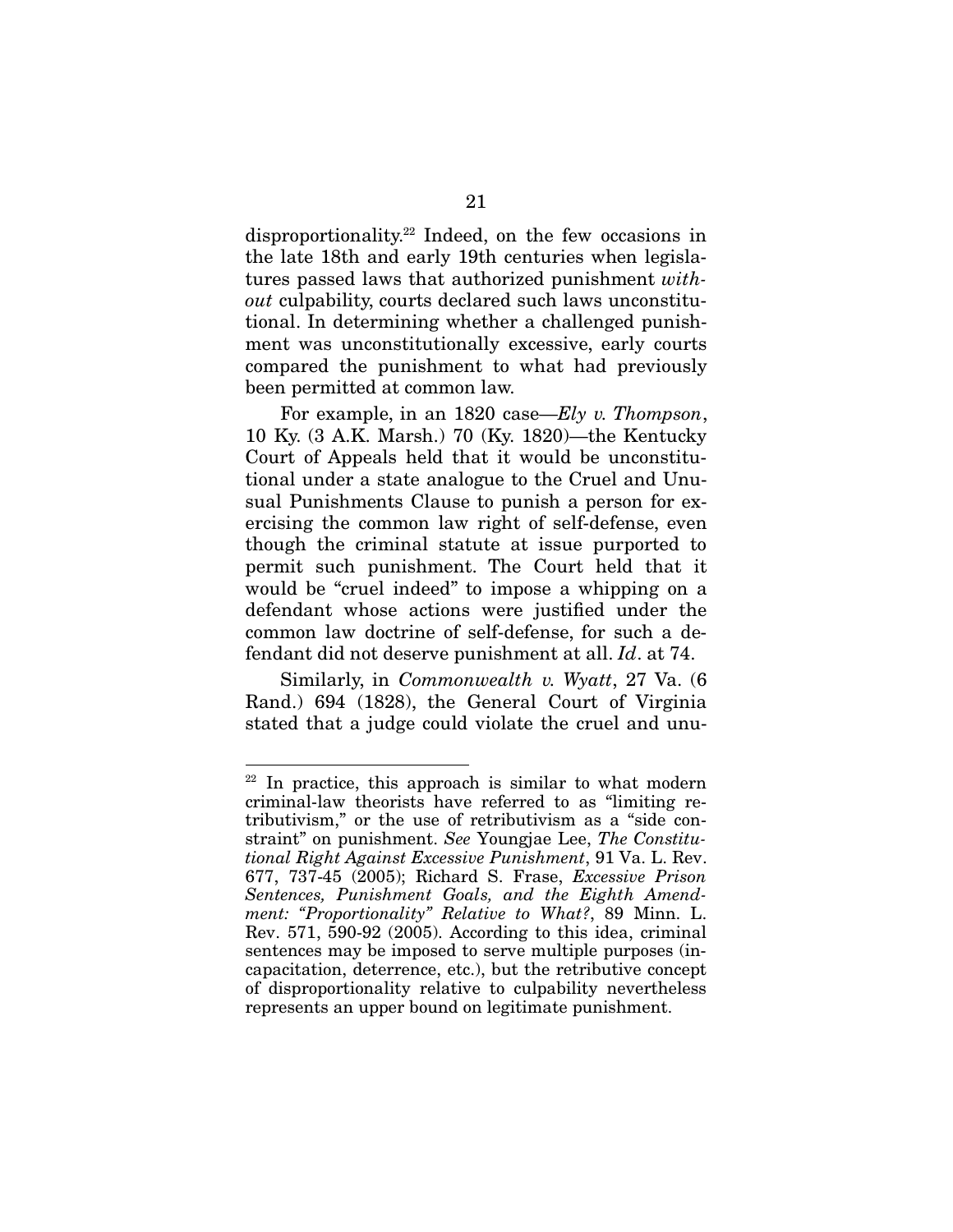sual punishments clause by ordering the defendant to undergo excessive floggings, although a statute giving the judge discretion to impose flogging on operators of an illegal gambling business was not facially unconstitutional.

And in *Jones v. Commonwealth*, 5 Va. (1 Call) 555 (1799), the Supreme Court of Appeals of Virginia held that abrogation of the common law rule prohibiting imposition of a joint fine in a criminal case would be cruel and unusual because it could require some defendants to bear the punishment for others. In *Jones*, the defendants were convicted of assaulting a magistrate. As punishment, they were given a joint fine and were ordered to be imprisoned until the fine was paid. The court invalidated this punishment on the ground that it violated the common law prohibition of joint fines in criminal cases. The problem with a joint fine, as one of the two judges in the majority explained, was that it could require the defendant to "endure a longer confinement or to pay a greater sum than his own proportion of the fine" if one of his codefendants died, escaped, or became insolvent. *Id*. at 558 (Carrington, J.). Because the sentence subjected the defendant to a punishment "beyond the real measure of his own offence," the Court held that it violated both the constitutional command that "excessive bail ought not to be required, nor excessive fines imposed, nor cruel and unusual punishments inflicted," *id.* at 557, as well as a statutory command that any "fine or amercement ought to be according to the degree of the fault and the estate of the defendant." *Id*. A second judge in the majority explained that "principles of natural justice … forbid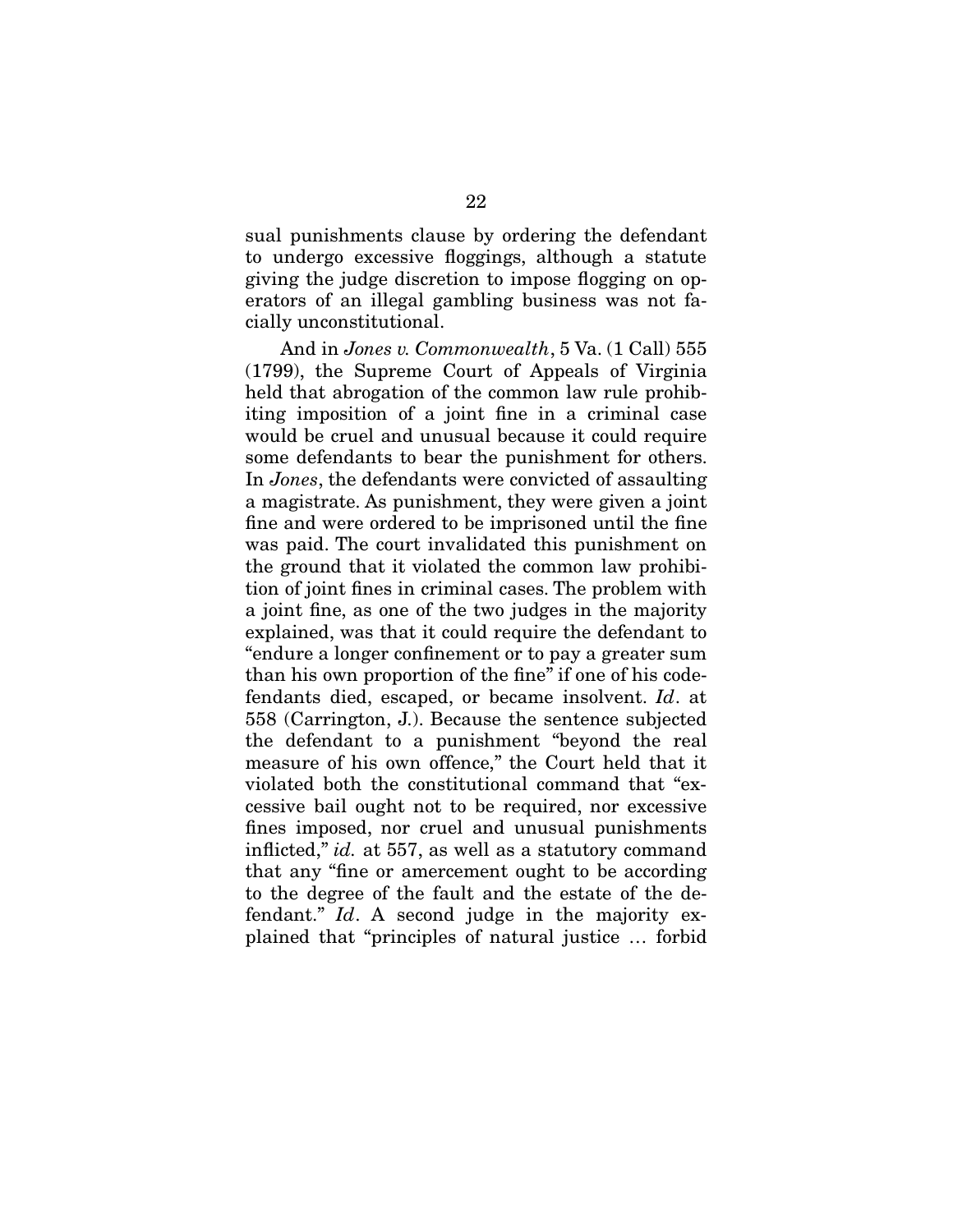that one man should be punished for the fault of another[.]" *Id*. at 556 (Roane, J.).<sup>23</sup>

The approaches outlined above were consistent with settled understandings and longstanding traditions regarding the centrality of individual culpability to criminal punishment. Indeed, as late as 1877 this Court implied that it would be beyond the authority of government to punish even knowing violations of a criminal statute, where the violations were committed in good faith and with no "evil intent": "All punitive legislation contemplates some relation between guilt and punishment. To inflict the latter where the former does not exist would shock the sense of justice of every one." *Felton v. United States*, 96 U.S. 699, 703 (1877).

In reaching these conclusions, courts were guided by traditional views regarding criminal culpability that had been universally held for more than five hundred years. For example, the medieval jurist Henry de Bracton, whose influential work *On the Laws and Customs of England* was the most comprehensive treatment of English law before Blackstone, wrote that "a crime is not committed unless the intention to injure exists[.] It is will and purpose which mark maleficia …." 2 Henry de Bracton, *On the Laws and Customs of England* 384 (Samuel E. Thorne trans. & ed., Harvard Univ. Press 1968) (c. 1300). William Blackstone likewise maintained that

<sup>23</sup> Judge Roane continued: "This is so unjust and contrary to the spirit of the constitution, that even if it were established by adjudged cases to be the law, nay even if an act of Assembly should pass authorizing it, in express terms, I should most probably be of opinion that the one should be exploded and the other declared unconstitutional and not law." 5 Va. (1 Call) at 557.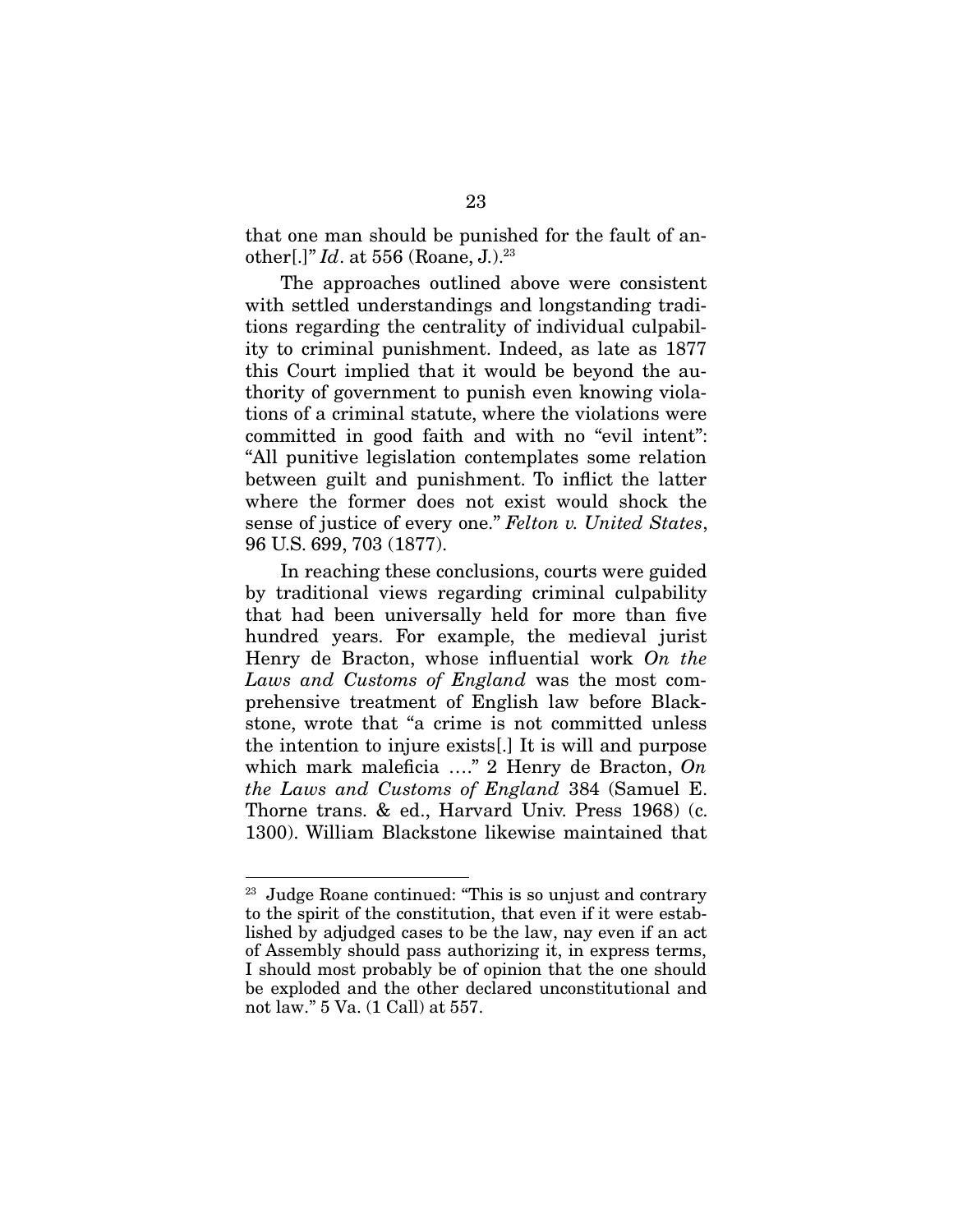it was unjust to impose punishment without culpability. He wrote that "punishments are … only inflicted for the abuse of ... free-will," 4 William Blackstone, *Commentaries* \*27, and that "an unwarrantable act without a vitious will is no crime at all." *Id*. at \*21.

#### III. The abolition of the insanity defense is an abrupt and severe departure from settled punishment practices.

As this Court has repeatedly recognized, the core justification of criminal punishment is moral culpability. *See, e.g.*, *Morissette v. United States*, 342 U.S. 246, 250 n.4 (1952) ("Historically, our substantive criminal law is based upon a theory of punishing the vicious will. It postulates a free agent confronted with a choice between doing right and doing wrong and choosing freely to do wrong." (quotation omitted)); *Tison v. Arizona*, 481 U.S. 137, 149 (1987) ("The heart of the retribution rationale is that a criminal sentence must be directly related to the personal culpability of the criminal offender").

For this reason, the law has long adhered to the idea that "[t]hose who are under a natural Disability of distinguishing between Good and Evil, as Infants under the Age of Discretion, Ideots and Lunaticks, are not punishable by any criminal Prosecution whatsoever." 1 William Hawkins, *A Treatise of the Pleas of the Crown* 2 (1739). The rule exists because, as Hawkins wrote, "[t]he Guilt of offending against any Law whatsoever … can never justly be imputed to those who are either uncapable of understanding it, or of conforming themselves to it." *Id*. at 1. *Accord* 4 William Blackstone, *Commentaries* \*25, \*195 (1769) ("[L]unatics or infants … are incapable of committing any crime; unless in such cases where they show a consciousness of doing wrong.").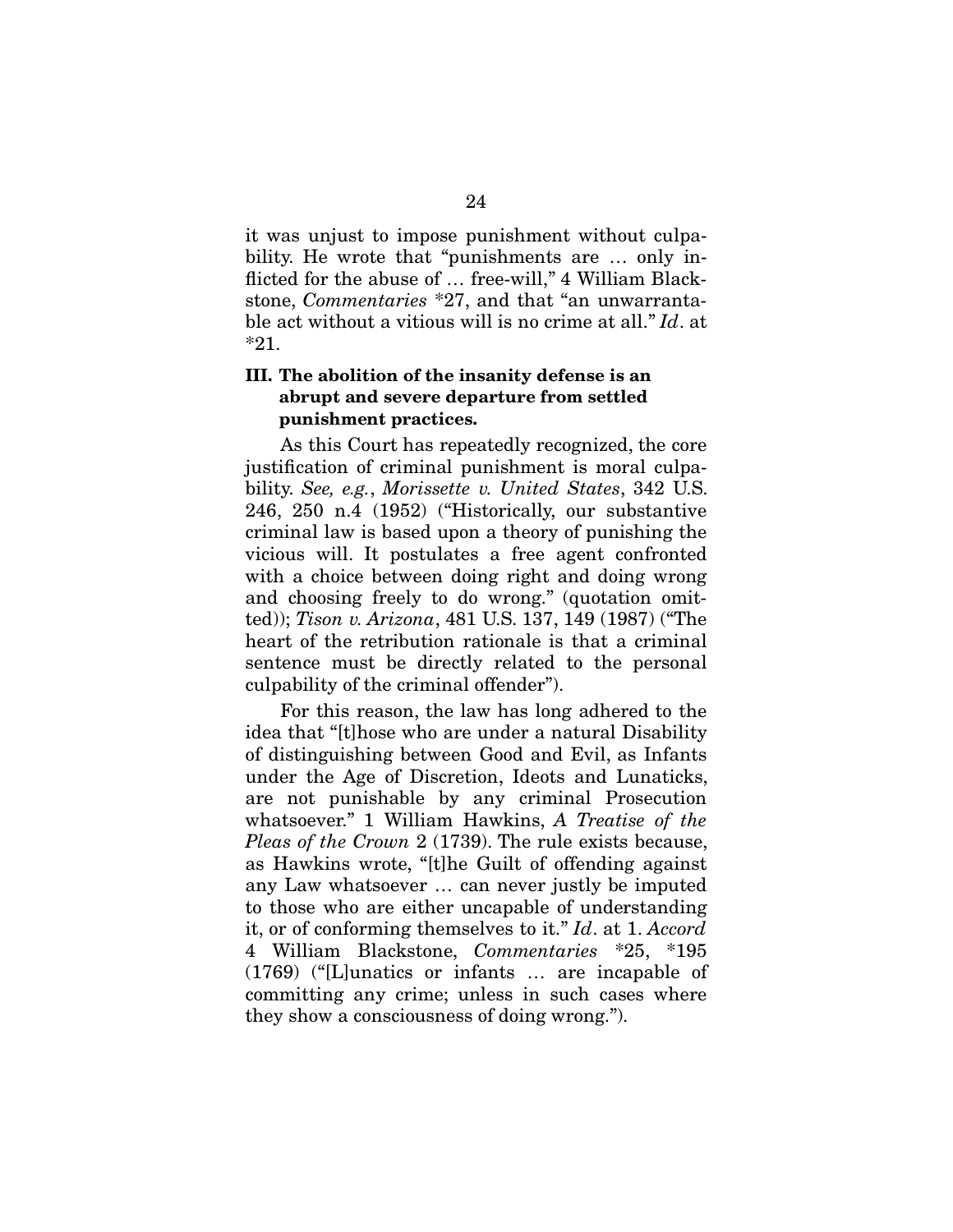The insanity defense has ancient origins, and has been a bedrock common law principle since at least the 16th century. *See, e.g.*, Anthony Platt & Bernard L. Diamond, *The Origins of the "Right and Wrong" Test of Criminal Responsibility and Its Subsequent Development in the United States: An Historical Survey*, 54 Cal. L. Rev. 1227 (1966) [hereinafter "Platt & Diamond"]. It appears to have enjoyed very widespread acceptance throughout American history, from the founding, through the adoption of the Fourteenth Amendment, and up to the latter decades of the 20th century. *See id*.; *see also, e.g.*, Stephen J. Morse & Morris B. Hoffman, *The Uneasy Entente Between Legal Insanity and* Mens Rea*: Beyond* Clark v. Arizona, 97 J. Crim. L. & Criminology 1071, 1092, 1115-116 (2007) [hereinafter "Morse & Hoffman"]; *United States v. Drew*, 25 F. Cas. 913, 913 (C.C.D. Mass. 1828) (Story, J.) ("insanity is an excuse for the commission of every crime, because the party has not the possession of that reason, which includes responsibility"); *Commonwealth v. Rogers*, 48 Mass. 500, 503 (1844) (defendant should be acquitted if crime "was the result of the disease and not of a mind capable of choosing"—*i.e.*, if "it was the result of uncontrollable impulse, and not of a person acted upon by motives, and governed by the will"). It continues to enjoy near-universal acceptance today. As Petitioners explain, "*every* American jurisdiction had an affirmative insanity defense until 1979." Pet. Br. 28 & Add.

The specific parameters of the insanity defenses used by federal and state courts have varied somewhat across different jurisdictions and have, to some extent, evolved over time. But crucially, the central thrust of the various approaches to the insanity defense appears to have been the question of whether mental disease or defect has robbed the defendant of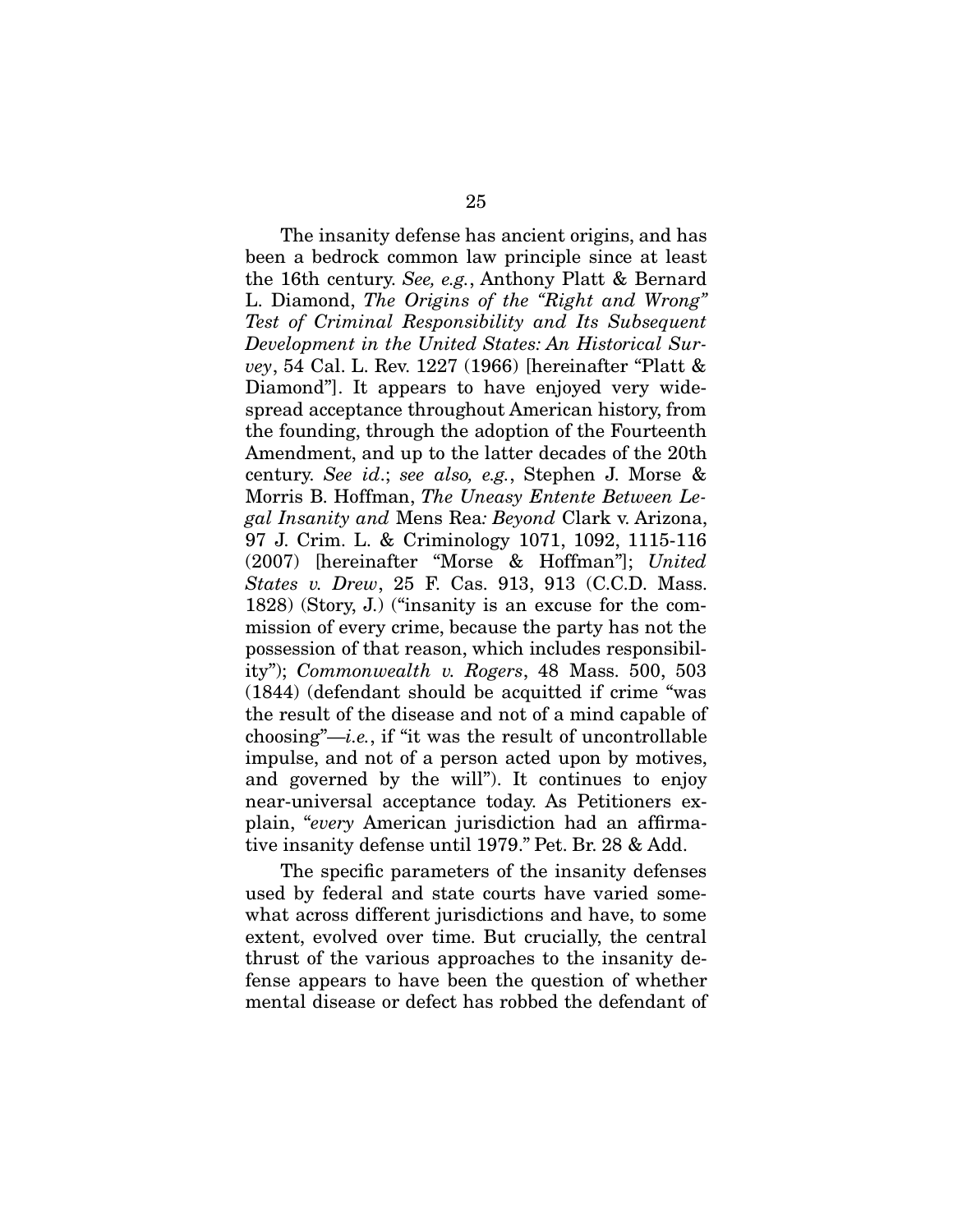the capacity to know that his conduct is wrongful. *See, e.g.*, Platt & Diamond, *supra*.

Today, the insanity defenses of most jurisdictions incorporate either the *M'Naghten* test—which looks to whether a person does not know the nature and quality of his act or does not know right from wrong with respect to that act, *M'Naghten's Case*, 8 Eng. Rep. 718 (H. L. 1843)—or the Model Penal Code standard—which excuses from responsibility a person who "at the time of [criminal] conduct as a result of mental disease or defect … lacks substantial capacity either to appreciate the criminality [wrongfulness] of his conduct or to conform his conduct to the requirements of law," Model Penal Code § 4.01. *See also* Pet. Br. 26-28 & Add. (discussing other variations).

Regardless of the particular version of the test applied, however, "in nearly every State" the law continues to "incorporate[] th[e] principle" "that criminal punishment is not appropriate for those who, by reason of insanity, cannot tell right from wrong." *Delling v. Idaho*, 133 S. Ct. 504, 504 (2012) (Breyer, J., dissenting from denial of certiorari). Because the evaluation of moral culpability lies at the heart of the insanity defense, the defense serves an important role in linking punishment with culpability.

Permitting defendants to use evidence of insanity to negate *mens rea* is not a meaningful equivalent to the traditional insanity defense. Older common law formulations of *mens rea*, such as "malice," arguably incorporated (at least to some degree) the requirement that the prosecution prove that the defendant possess the intent to do wrong. But modern criminal statutes typically require prosecutors to prove only narrow factual questions concerning the defendant's state of mind, such as whether he know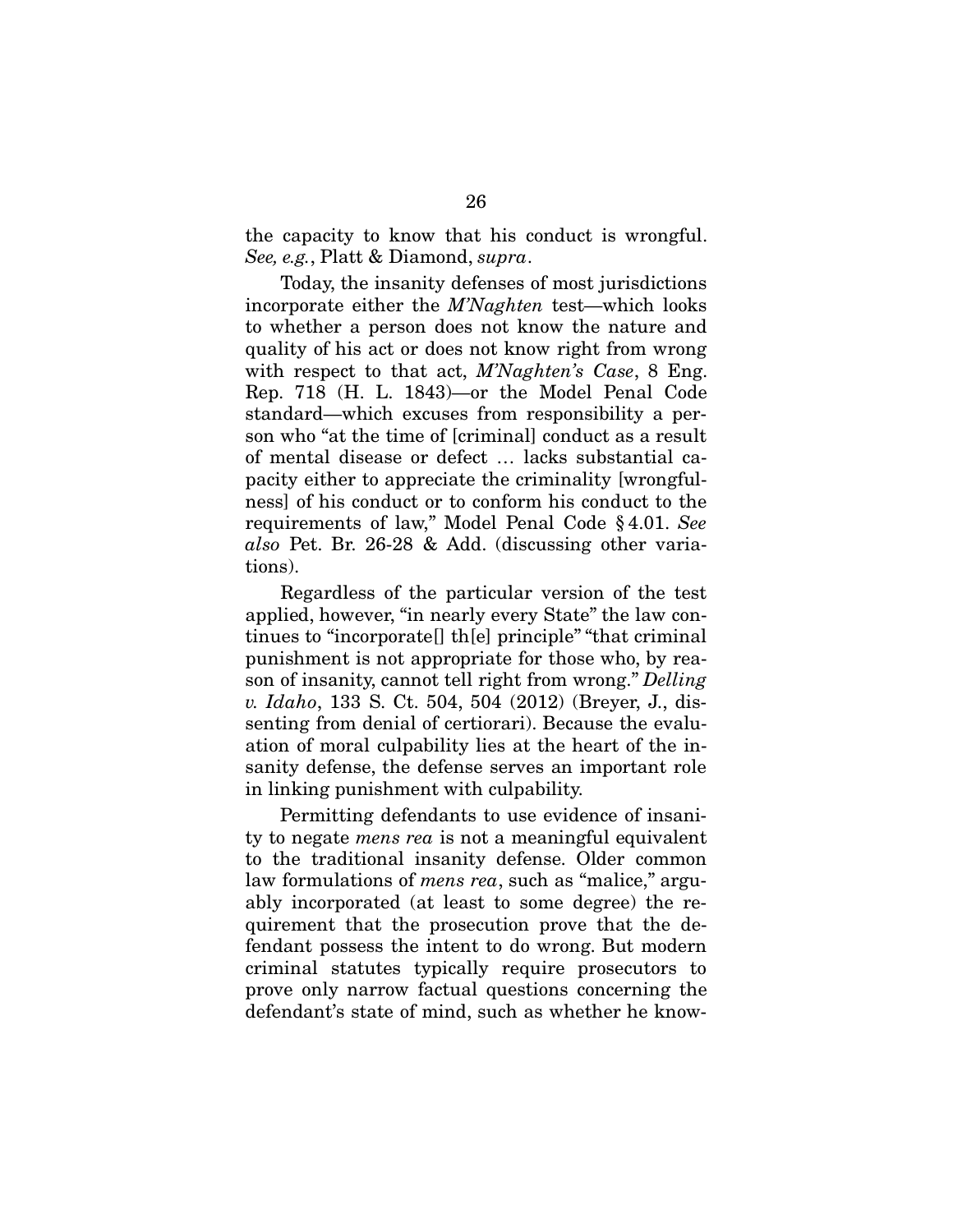ingly performed a certain act. They are not required to prove whether he knew the act was wrongful. Thus, the Kansas "*mens rea*" approach is significantly less protective than the *M'Naghten* test. *See, e.g.*, Morse & Hoffman, *supra*, at 1095 (noting that the insanity defense "address[es] normative issues concerning responsibility that are broader than claims involving action or mens rea, which are more factual").

If tested against the original meaning of the Cruel and Unusual Punishments Clause, Kansas's abolition of the insanity defense appears to be the very sort of jarring departure from longstanding practice resulting in punishment in excess of culpability that would have been understood as violating the Eighth Amendment. In this regard, *Ely v. Thompson*, 10 Ky. (3 A.K. Marsh.) 70 (Ky. 1820), is a particularly instructive early case. In *Ely*, as noted above, the Kentucky Court of Appeals stated that it would be unconstitutional under a state analogue to the Cruel and Unusual Punishments Clause to punish a person for exercising the common law right of self-defense—despite the fact that a criminal statute had purported to permit such punishment. The court suggested that it would be "cruel indeed" to impose the punishment of whipping on a defendant whose actions were justified under the common law doctrine of self-defense—because such a defendant did not deserve *any* punishment. *Id*. at 74.

Similarly, when a handful of states attempted to abolish the insanity defense by statute in the early part of the 20th century, the courts struck down such innovations as unconstitutional. *See, e.g.*, *Sinclair v. State*, 132 So. 581 (Miss. 1931) (per curiam); *State v. Strasburg*, 110 P. 1020 (Wash. 1910). A concurring opinion in *Sinclair* considered the implications of the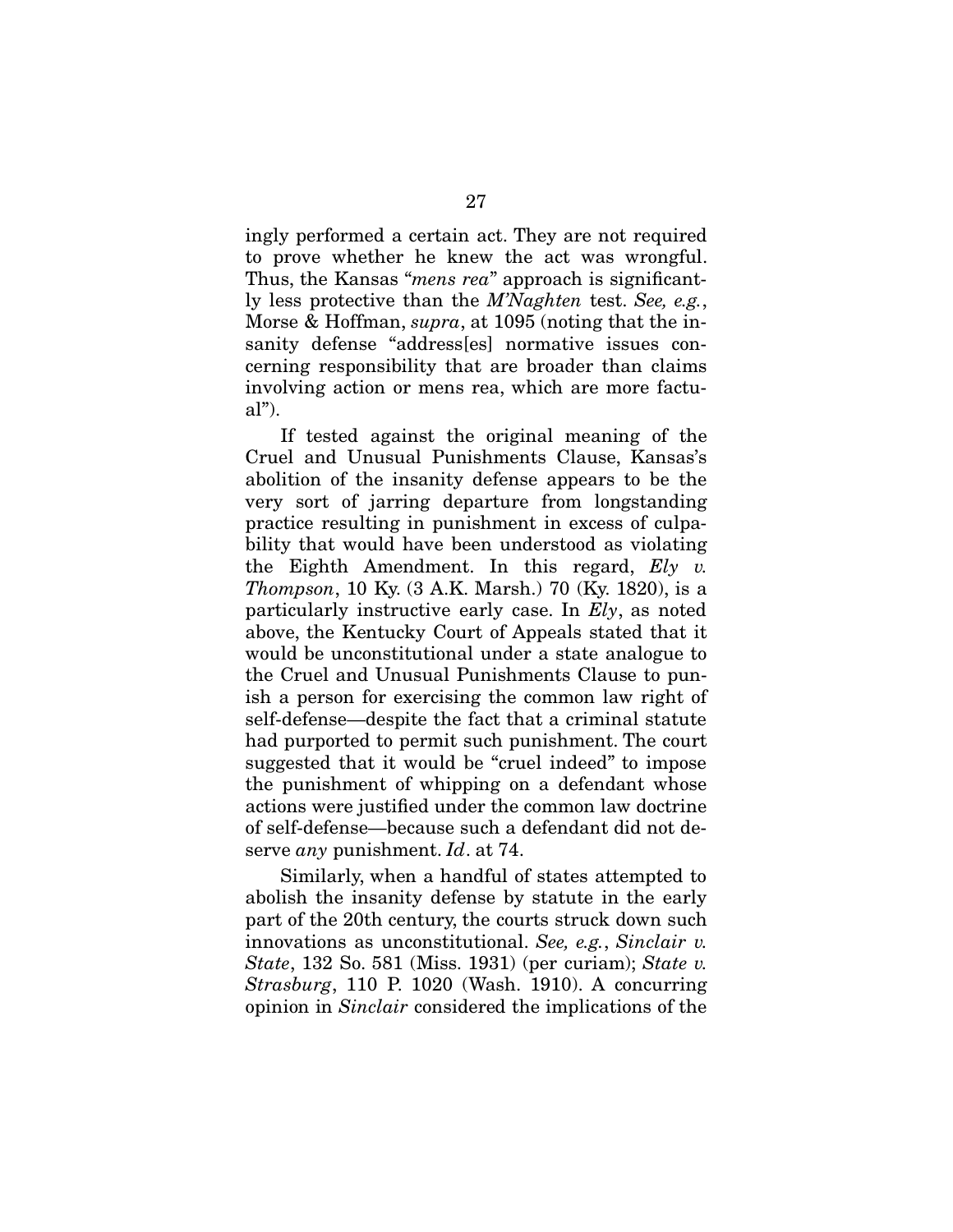state's abolition of the insanity defense under a state analogue to the Cruel and Unusual Punishments Clause at length:

It certainly would be cruel and unusual to punish a child of tender years, incapable of judging the consequences of its act, should it, through misjudgment or otherwise, administer poison to another child or to another person. It would be equally cruel and equally as unusual to impose life imprisonment or death upon any person who did not have intelligence enough to know that the act was wrong or to know the consequences that would likely result from the act.

*Sinclair*, 132 So. at 584 (Ethridge, J., concurring).

Kansas's decision to depart from longstanding prior practice by abolishing a traditional common law defense designed to prevent punishment of the morally innocent likely would violate the Cruel and Unusual Punishments Clause as that provision was originally understood. In this way, the Eighth Amendment, originally understood, would operate to ensure that a defendant was not punished "beyond the real measure of his own offence," *Jones*, 5 Va. (1 Call) at 558 (Carrington, J.), due to unjust and severe departures from longstanding and broadly-accepted punishment practices.

#### **CONCLUSION**

The insanity defense is a longstanding common law safeguard for distinguishing those who are truly culpable—and thus deserving of punishment—from those who are not. Abolishing the defense is a dramatic departure that significantly extends the reach of criminal liability—including to those who lack moral culpability, as traditionally conceived. It is